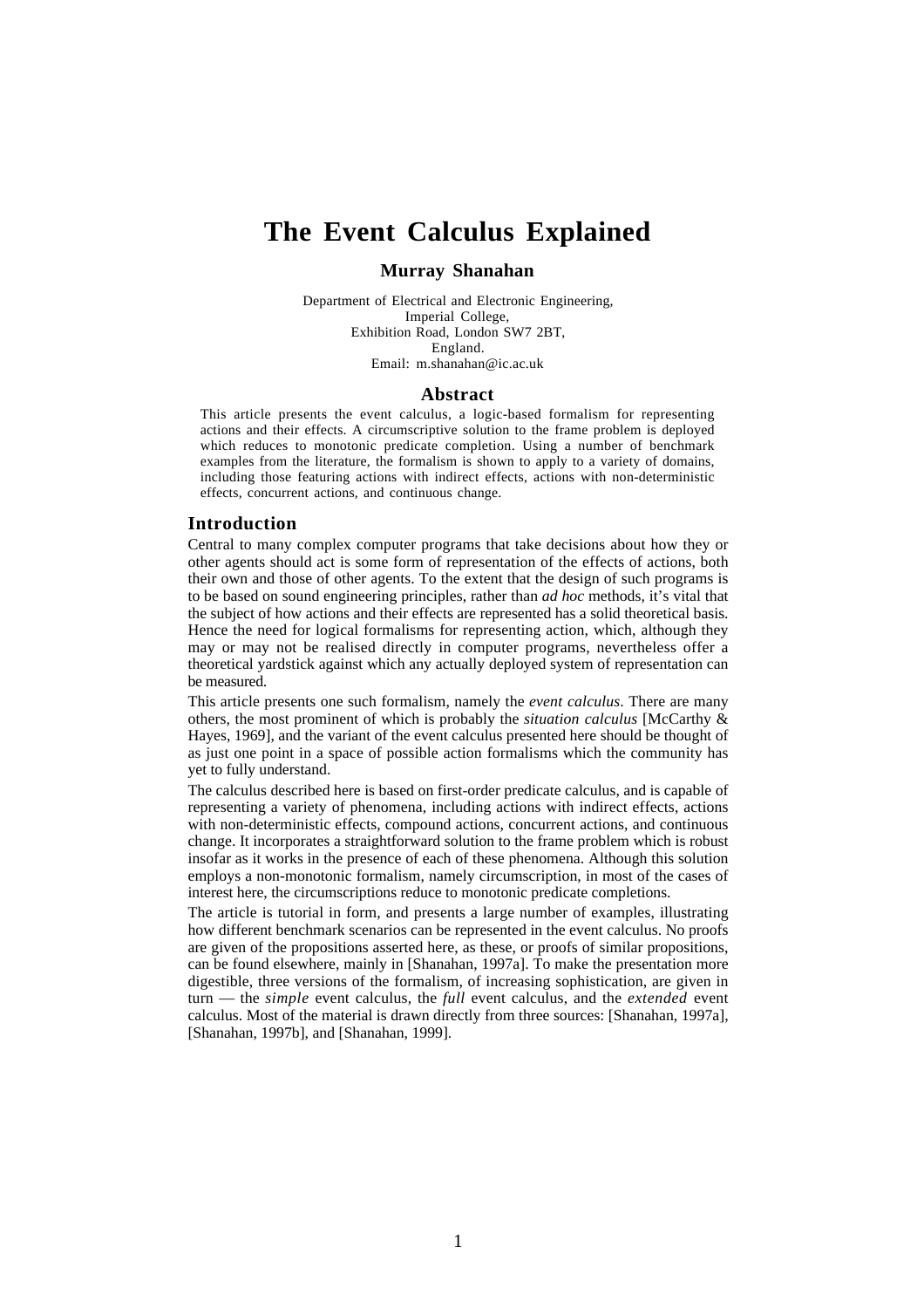# **1 Event Calculus Basics**

The event calculus was introduced by Kowalski and Sergot as a logic programming formalism for representing events and their effects, especially in database applications [Kowalski & Sergot, 1986]. Though still couched in logic programming terms, a later simplified version presented by Kowalski is closer to the one presented here [Kowalski, 1992]. A number of event calculus dialects have sprung up since Kowalski and Sergot's original paper. The one described here, which is expressed in first-order predicate calculus with circumscription, is drawn from Chapter 16 of [Shanahan, 1997a].

#### **1.1 What the Event Calculus Does**

Figure 1 summarises the way the event calculus functions. The event calculus is a logical mechanism that infers what's true when given what happens when and what actions do. The "what happens when" part is a *narrative* of events, and the "what actions do" part describes the *effects* of actions. For example, given that eating makes me happy and that I eat at 12:00, the event calculus licenses the conclusion that I'm happy at  $12:05$ .<sup>1</sup>



What actions do

**Figure 1**: How the Event Calculus Functions

From Figure 1, without fleshing out the formal details, we can see how the event calculus can supply a logical foundation for a number of reasoning tasks. These can be broadly categorised into *deductive* tasks, *abductive* tasks, and *inductive* tasks. In a deductive task, "what happens when" and "what actions do" are given and "what's true when" is required. Deductive tasks include temporal *projection* or *prediction*, where the outcome of a known sequence of actions is sought.

In an abductive task, "what actions do" and "what's true when" are supplied, and "what happens when" is required. In other words, a sequence of actions is sought that leads to a given outcome. Examples of such tasks include temporal *explanation* or *postdiction*, certain kinds of *diagnosis*, and *planning*.

Finally, in an inductive task, "what's true when" and "what happens when" are supplied, but "what actions do" is required. In this case, we're seeking a set of general rules, a theory of the effects of actions, that accounts for observed data. Inductive tasks include certain kinds of *learning*, *scientific discovery*, and *theory formation*.

How can we render an informal characterisation such as that depicted in Figure 1 into something mathematically precise? A variety of design choices confronts us. To begin

<sup>1</sup> Of course, the conclusion rests on the assumption that nothing else happens between 12:00 and 12:05 to upset me. The event calculus makes such assumptions by default.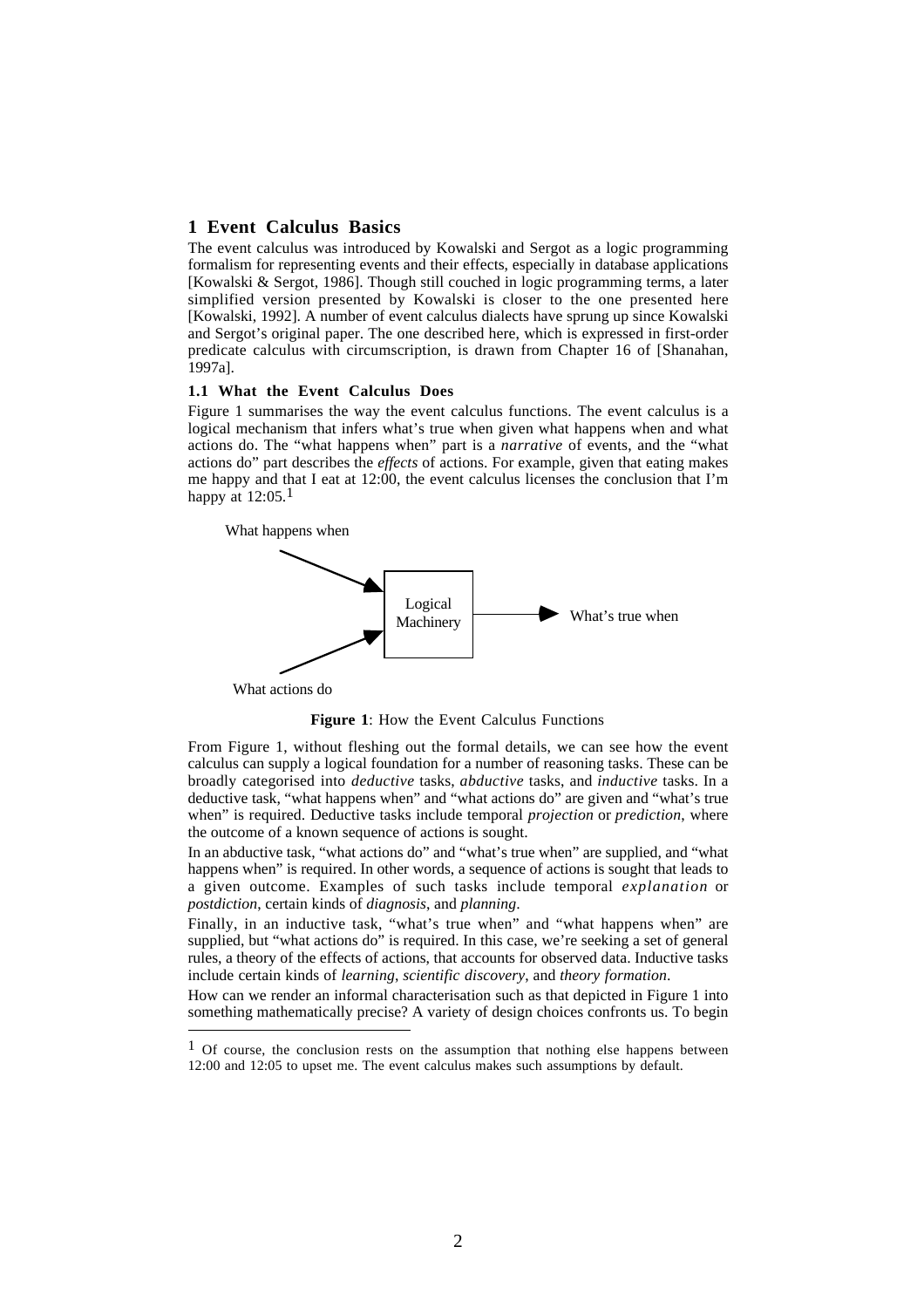with, we have to make some meta-level decisions. What sort of logic are we going to employ? We could take the modal route, and build a new logic from scratch, defining a special language and semantics for handling actions. On the other hand, we could build on first-order predicate calculus, introducing suitable predicates and functions for representing the kind of action-related information we're interested in, and possibly presenting a set of axioms constraining the set of models we want. The event calculus adopts the latter approach.

# **1.2 The Ontology and Predicates of the Event Calculus**

The first choice to be made in designing a first-order language for representing actions and their effects is the underlying *ontology*, that is to say the types of things over which quantification is permitted. The basic ontology of the event calculus comprises *actions* or *events* (or rather action or event *types*), *fluents* and *time points*. <sup>2</sup> A fluent is anything whose value is subject to change over time. This could be a quantity, such as "the temperature in the room", whose numerical value is subject to variation, or a proposition, such as "it is raining", whose truth value changes from time to time. We'll confine our attention here to propositional fluents.

Going hand in hand with the choice of ontology is the choice of basic *predicates*. In this section, we'll restrict ourselves to a simple event calculus, which has all the fundamental characteristics of the full version we'll study later but is easier to understand. Both versions of the calculus include predicates for saying what happens when, for describing the initial situation, for describing the effects of actions, and for saying what fluents hold at what times. Table 1 introduces the language elements of the simple event calculus. $3$ 

| Formula                            | Meaning                                                            |
|------------------------------------|--------------------------------------------------------------------|
| Initiates $(\alpha, \beta, \tau)$  | Fluent $\beta$ starts to hold after action $\alpha$ at time $\tau$ |
| Terminates $(\alpha, \beta, \tau)$ | Fluent $\beta$ ceases to hold after action $\alpha$ at time $\tau$ |
| Initially $p(\beta)$               | Fluent $\beta$ holds from time 0                                   |
| $\tau$ 1 < $\tau$ 2                | Time point $\tau$ 1 is before time point $\tau$ 2                  |
| Happens $(\alpha, \tau)$           | Action $\alpha$ occurs at time $\tau$                              |
| HoldsAt $(\beta, \tau)$            | Fluent β holds at time $τ$                                         |
| Clipped $(\tau1,\beta,\tau2)$      | Fluent $\beta$ is terminated between times $\tau$ 1 and $\tau$ 2   |

**Table 1**: Some Event Calculus Predicates

As this table shows, in the event calculus, fluents are *reified*. That is to say, fluents are first-class objects, which can be quantified over and can appear as the arguments to predicates. Formalisms in which fluents are unreified are, of course, possible, as we'll see later.

The commitments we've now made lead to Figure 2, which is the same as Figure 1, but made more precise using the newly introduced predicate symbols.

<sup>2</sup> I use the terms action and event interchangeably.

<sup>3</sup> Many-sorted predicate calculus is used throughout this article. Time points are assumed to be interpreted by the reals, and the corresponding comparative predicates and arithmetic functions are taken for granted. Predicate and function symbols always start with an uppercase letter, and variables always start with a lower-case letter.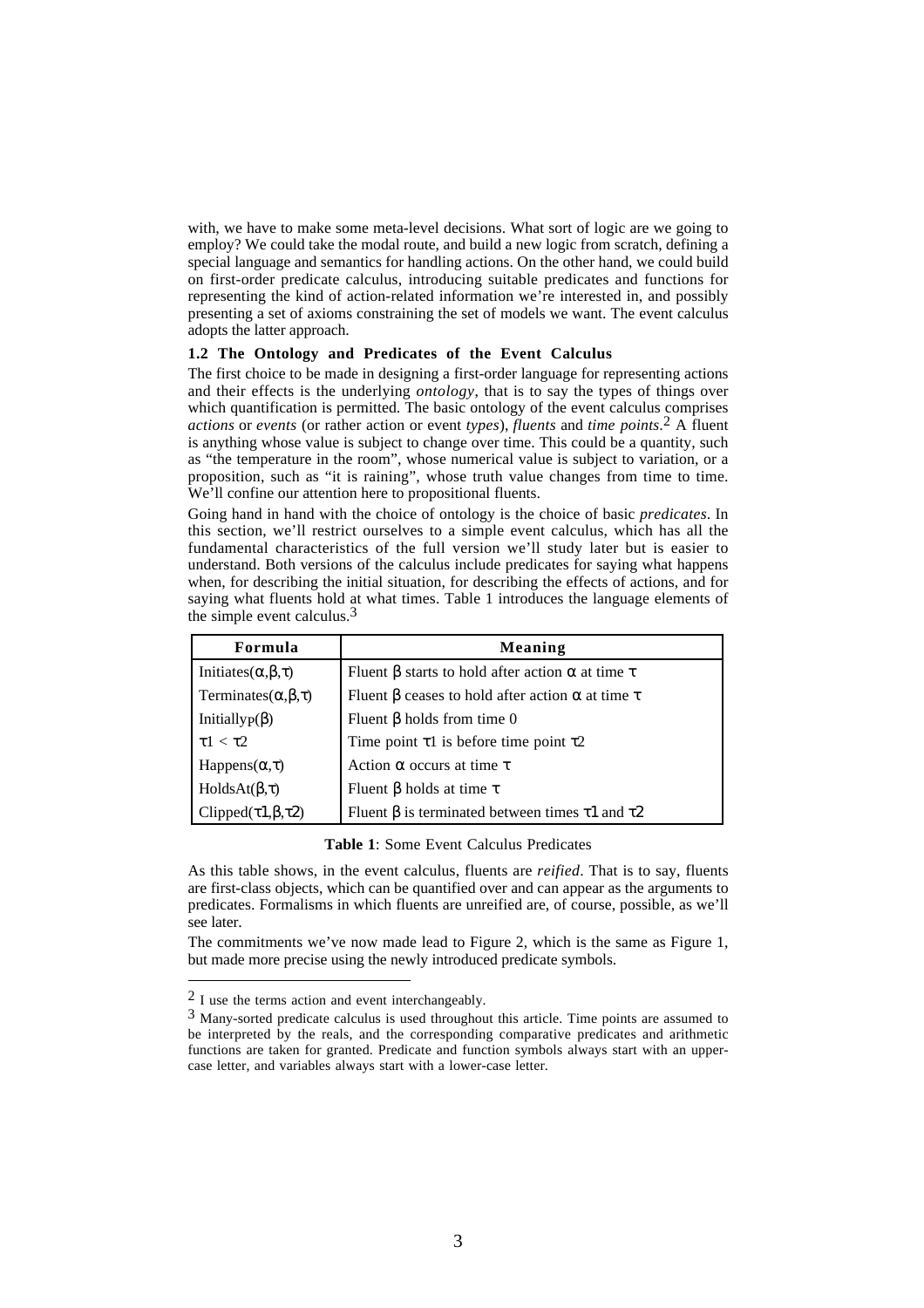

**Figure 2**: A More Precise Version of Figure 1

#### **1.3 The Axioms of the Simple Event Calculus**

We now require a suitable collection of axioms relating the various predicates together. The following three, whose conjunction will be denoted SC, will do the job.<sup>4</sup>

| $HoldsAt(f,t) \leftarrow Initiallyp(f) \wedge \neg Clipped(0,f,t)$ | (SC1) |
|--------------------------------------------------------------------|-------|
| $HoldeAt(f t^2) \nightharpoonup$                                   | (SC2) |

| $\frac{1}{2}$                                                                           | $\sim$ |
|-----------------------------------------------------------------------------------------|--------|
| Happens(a,t1) $\land$ Initiates(a,f,t1) $\land$ t1 < t2 $\land$ $\neg$ Clipped(t1,f,t2) |        |

 $Clipped(t1,f,t2) \leftrightarrow$  (SC3)

 $\exists$  a,t [Happens(a,t)  $\land$  t1 < t < t2  $\land$  Terminates(a,f,t)]

Axiom (SC1) says that a fluent holds at a time t if it held at time 0, and hasn't been terminated between 0 and t. Axiom (SC2) says that a fluent holds at time t if it was initiated at some time before t and hasn't been terminated between then and t.

Note that, according to these axioms, *a fluent does not hold at the time of the event that initiates it but does hold at the time of the event that terminates it*. In other words, the intervals over which fluents hold are open on the left and closed on the right.

A superficial look at the logical machinery we've now assembled might be enough to convince someone that it was sufficient for its intended role. But an important issue has been neglected, namely the *frame problem*. In the next section, we'll take a look at the frame problem as it arises with the event calculus.

# **2 The Frame Problem in the Event Calculus**

How do we use logic to represent the effects of actions, without having to explicitly represent all their non-effects? This, in a nutshell, is the frame problem. First brought to light by McCarthy and Hayes in the late Sixties [McCarthy & Hayes, 1969], it has exercised the minds of numerous AI researchers over the years. To see how it arises in the context of the event calculus, let's consider an example, namely the well-known Yale shooting scenario [Hanks & McDermott, 1987]. This will also serve to illustrate the style in which event calculus formulae are usually written.

# **2.1 The Yale Shooting Scenario**

In this version of the Yale shooting domain there are three types of action — a Load action, a Sneeze action, and a Shoot action — and three fluents — Loaded, Alive and

<sup>4</sup> Throughout the article, variables are assumed to be universally quantified with maximum possible scope, unless otherwise indicated.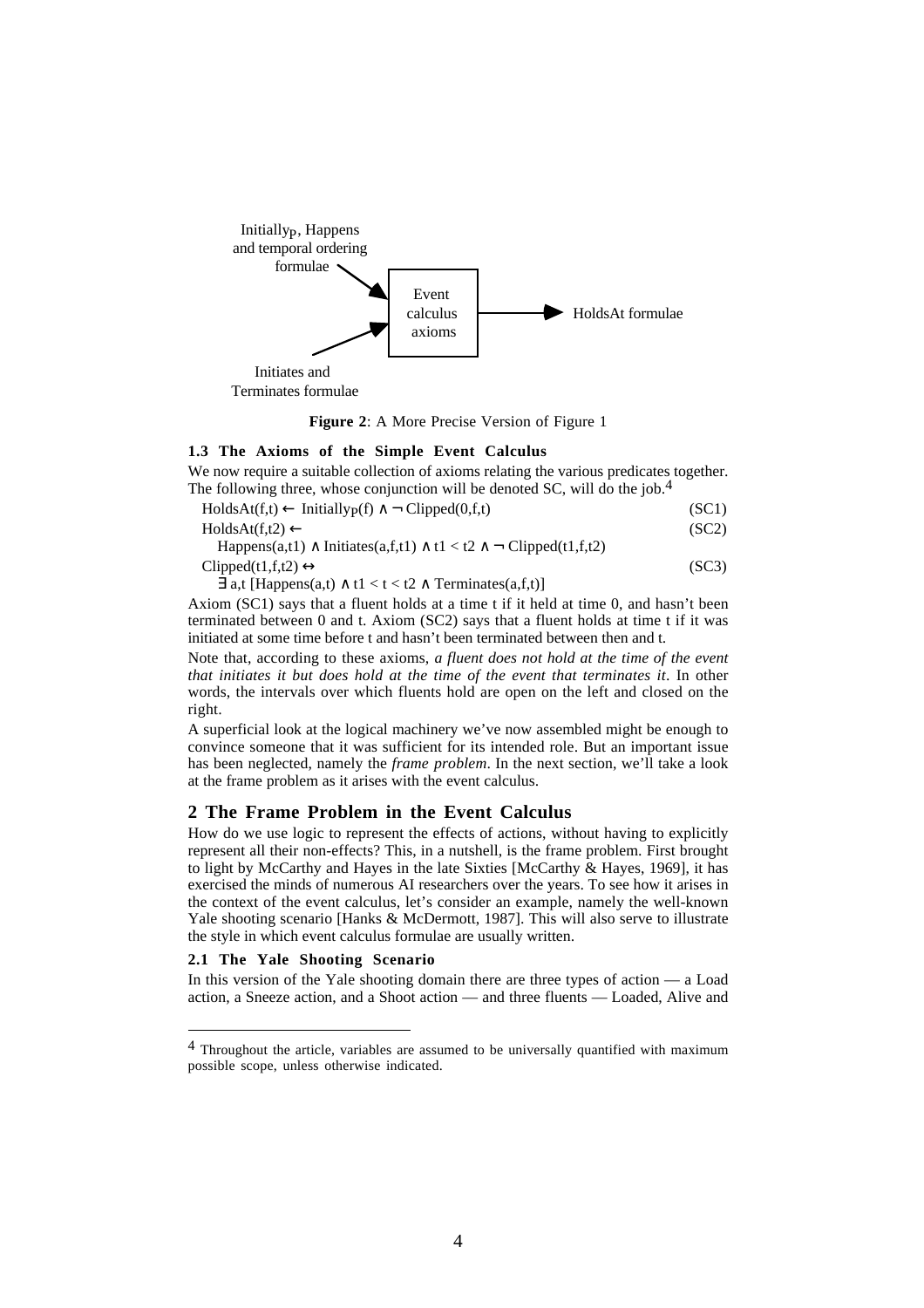Dead. The effect of a Load action is to make Loaded hold, a Shoot action makes Dead hold and Alive not hold so long as Loaded holds at the time, and a Sneeze action has no effects. The following three Initiates and Terminates formulae describe these effects.

| Initiates(Load,Loaded,t)                                    | (Y1.1) |
|-------------------------------------------------------------|--------|
| Initiates(Shoot,Dead,t) $\leftarrow$ HoldsAt(Loaded,t)      | (Y1.2) |
| $Terminates(Shoot, Alice, t) \leftarrow HoldsAt(Loaded, t)$ | (Y1.3) |

The Yale shooting scenario comprises a Load action followed by a Sneeze action followed by a Shoot action. Using some arbitrarily chosen time point constant symbols, this can be represented by the following Happens and temporal ordering formulae.

| Initially <sub>P</sub> (Alive) | (Y2.1) |
|--------------------------------|--------|
| Happens(Load,T1)               | (Y2.2) |
| Happens(Sneeze,T2)             | (Y2.3) |
| Happens(Shoot,T3)              | (Y2.4) |
| T1 < T2                        | (Y2.5) |
| T2 < T3                        | (Y2.6) |
| T3 < T4                        | (Y2.7) |
|                                |        |

Now let  $\Sigma$  be the conjunction of (Y1.1) to (Y1.3), and let  $\Delta$  be the conjunction of (Y2.1) to (Y2.7). The intention is that we should have,

 $\Sigma \wedge \Delta \wedge SC \models$  HoldsAt(Dead,T4).

Unfortunately this sequent is not valid. This is because we've neglected to describe explicitly the non-effects of actions. In particular, we haven't said that the Sneeze action doesn't unload the gun. So there are, for example, models of SC  $\land \Sigma \land \Delta$  in which Terminates(Sneeze,Loaded,T2) is true, Holds(Alive,T4) is true, and HoldsAt(Dead,T4) is false.

In fact, there's a whole spectrum of annoying possibilities that we must rule out before we have a theory from which the intended conclusions follow. In addition to describing the non-effects of actions, we must describe the non-occurrence of actions. And, more trivially, we must include formulae that rule out the possibility that, say, the Sneeze action and the Shoot action are identical.

The first of these issues is easily dealt with. In general, when describing the effects of actions, we always need to include a set of uniqueness-of-names axioms for fluents and actions. In the present case, we have the following formulae, which use a notation taken from Baker [1991].

| UNA[Load, Sneeze, Shoot]             | (Y3.1) |
|--------------------------------------|--------|
| UNA <sub>[Loaded, Alive, Dead]</sub> | (Y3.2) |

These entail that Load  $\neq$  Sneeze, Loaded  $\neq$  Alive, and so on.

# **2.2 Using Predicate Completion**

The non-effects of actions and the non-occurrence of events can be made explicit by supplying the *completions* of the Initiates, Terminates and Happens predicates. Formulae (Y1.1) and (Y1.2) are replaced by the following.

Initiates(a,f,t)  $\leftrightarrow$  (Y4.1)

| $[a = Load \land f = Loaded] \lor [a = Show \land f = Dead \land HoldsAt(Loaded, t)]$    |        |
|------------------------------------------------------------------------------------------|--------|
| Terminates(a,f,t) $\leftrightarrow$ a = Shoot $\land$ f = Dead $\land$ HoldsAt(Loaded,t) | (Y4.2) |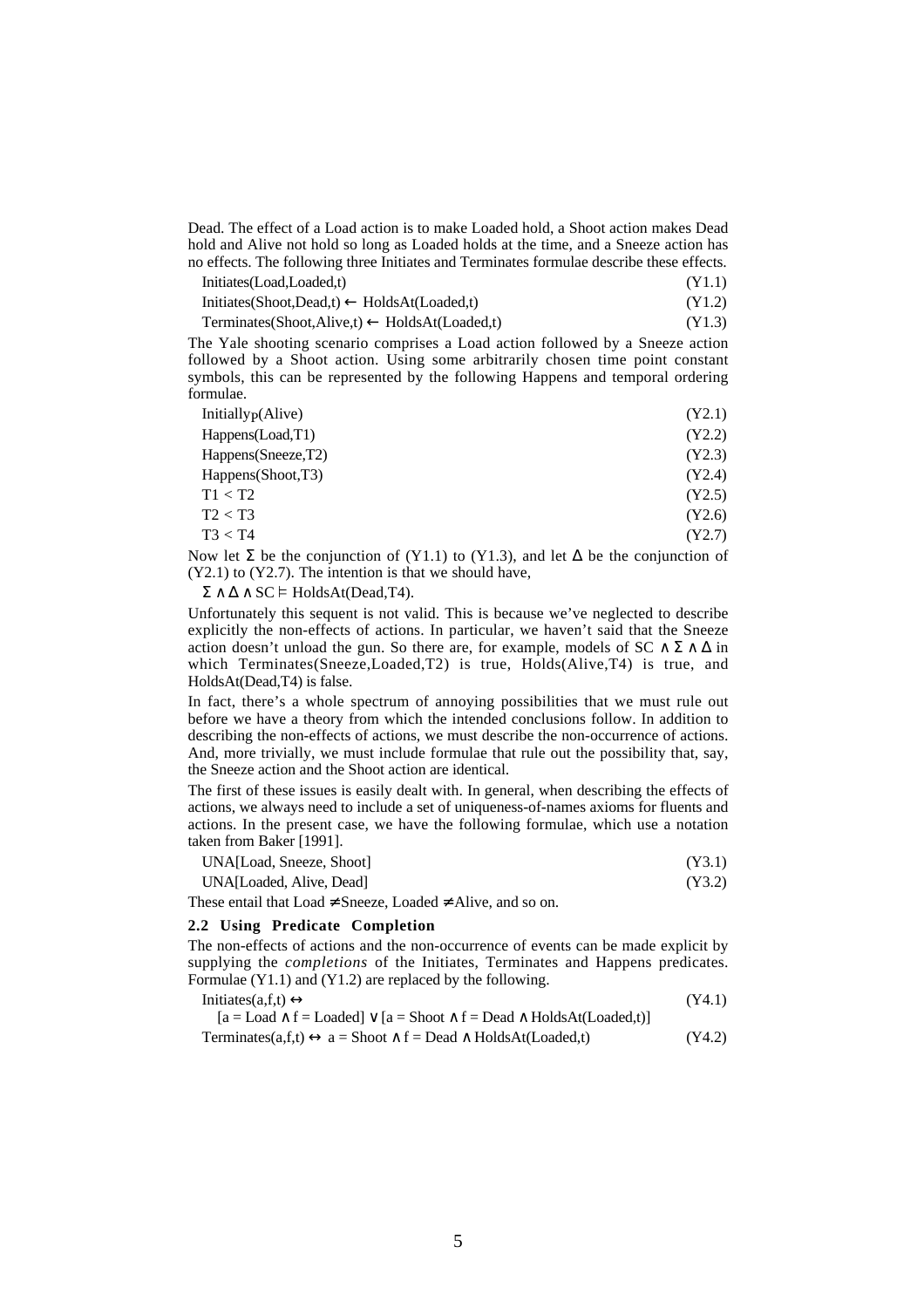We retain formulae  $(Y2.1)$  and  $(Y2.5)$  to  $(Y2.7)$ , but  $(Y2.2)$  to  $(Y2.4)$  are replaced by the completion of the Happens predicate.

| Initially <sub>p</sub> (Alive)                                                            | (Y5.1) |
|-------------------------------------------------------------------------------------------|--------|
| $Happens(a,t) \leftrightarrow$                                                            | (Y5.2) |
| $[a = Load \wedge t = T1] \vee [a = Sheeze \wedge t = T2] \vee [a = Shoot \wedge t = T3]$ |        |
| T1 < T2                                                                                   | (Y5.3) |
| T2 < T3                                                                                   | (Y5.4) |
| T3 < T4                                                                                   | (Y5.5) |

Now let  $\Omega$  be the conjunction of (Y3.1) and (Y3.2), let  $\Sigma$  be the conjunction of (Y4.1) and (Y4.2), and let  $\Delta$  be the conjunction of (Y5.1) to (Y5.5). Now, as desired, we have,

 $\Sigma \wedge \Delta \wedge SC \wedge \Omega \models$  HoldsAt(Dead,T4).

Here we have the seeds of a satisfactory solution to the frame problem. Generally, though, especially in non-trivial domains, it's highly desirable to have some logical mechanism that *automatically* constructs the completions of the Initiates, Terminates and Happens predicates from individual clauses like those in (Y1.1) to (Y1.3) and (Y2.2) to (Y2.4). As well as being notationally more convenient, this allows a theory to be constructed in a more modular fashion. It also makes our theories more *elaboration tolerant* [McCarthy, 1988], in the sense that new actions, new fluents, new effects of actions, and new event occurrences can easily be accommodated by an extant theory.

The usual way to address this issue is to adopt some form of *non-monotonic* formalism, such as *default logic* [Reiter, 1980], or *circumscription* [McCarthy, 1980] to formalise the *common sense law of inertia*, whereby a fluent is assumed to persist unless there is reason to believe otherwise. In doing so, care must be taken to avoid the so-called *Hanks-McDermott problem*, which arises when a formalisation of the common sense law of inertia admits unexpected change [Hanks & McDermott, 1987].

Although the Hanks-McDermott problem dominated research on reasoning about action for some years, there's no need to investigate it too closely here. (For a detailed discussion, see [Shanahan, 1997a].) This is because, in the context of the event calculus, a simple approach suffices to construct the predicate completions of Initiates, Terminates and Happens, and avoids the Hanks-McDermott problem altogether.

#### **2.3 A Circumscriptive Solution to the Frame Problem**

This simple approach is based on circumscription [McCarthy, 1980]. The idea of circumscription is to minimise the extensions of certain named predicates. That is to say, the circumscription of a formula  $\Phi$  yields a theory in which these predicates have the smallest extension allowable according to Φ. The circumscription of Φ minimising the predicate  $\rho$  is written,

 $CIRC[\Phi : \rho]$ .

This is equivalent to the following second-order formula.

 $\Phi \wedge \neg \exists q [\Phi(q) \wedge q \leq \rho]$ 

where,

- q = ρ means  $\forall \overline{x}$  [q( $\overline{x}$ )  $\leftrightarrow$   $\rho(\overline{x})$ ],
- $q \leq \rho$  means  $\forall \bar{x} [q(\bar{x}) \rightarrow \rho(\bar{x})],$
- q <  $\rho$  means  $[q \leq \rho] \land \neg [q = \rho]$ , and
- $\Phi(q)$  is the formula obtained by replacing all occurrences of  $\rho$  in  $\Phi$  by q.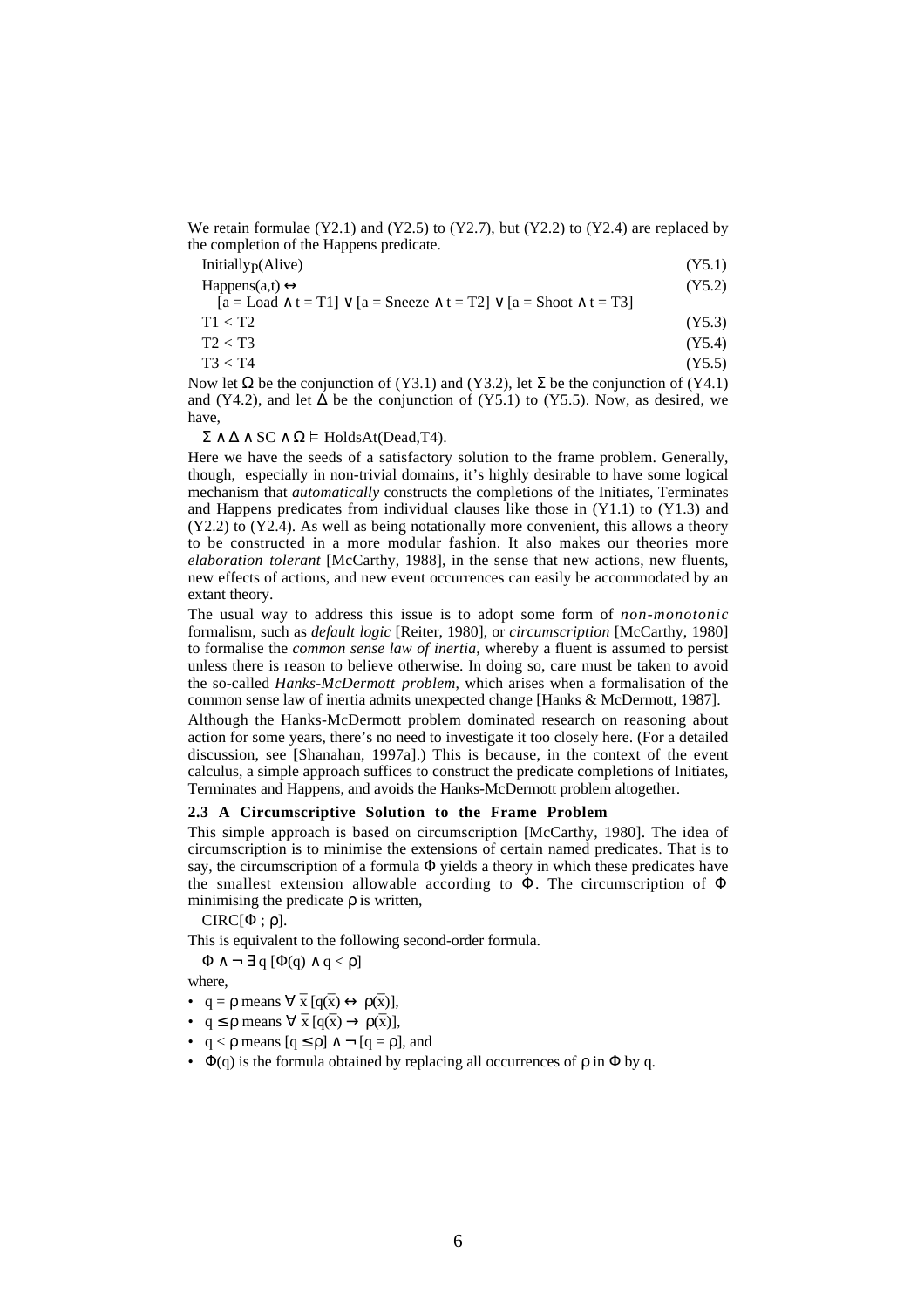However, there's no need to understand this formula here. For the interested reader, a detailed discussion of circumscription can be found in [Lifschitz, 1994], and an extensive history of its application to the frame problem is presented in [Shanahan, 1997a].

This definition is straightforwardly extended to cover the minimisation of multiple predicates. (For the actual definition, see either of the works just cited). The circumscription of  $\Phi$  minimising a tuple of predicates  $\rho^*$  is written,

CIRC[Φ ; ρ\*].

Now let's return to the event calculus. Given,

- a conjunction  $\Sigma$  of Initiates and Terminates formulae,
- a conjunction ∆ of Initially<sup>P</sup>, Happens and temporal ordering formulae, and

• a conjunction  $\Omega$  of uniqueness-of-names axioms for actions and fluents,

we're interested in,

CIRC[ $\Sigma$ ; Initiates, Terminates]  $\wedge$  CIRC[ $\Delta$ ; Happens]  $\wedge$  SC  $\wedge$   $\Omega$ .

The minimisation of Initiates and Terminates corresponds to the default assumption that actions have no unexpected effects, and the minimisation of Happens corresponds to the default assumption that there are no unexpected event occurrences. The key to this solution to the frame problem is the splitting of the theory into different parts, which are circumscribed separately. This technique is also employed in [Crawford  $\&$ Etherington, 1992], [Doherty, 1994], [Kartha & Lifschitz, 1995], and [Lin, 1995], and is akin to what Sandewall calls *filtering* [Sandewall, 1994].

In most of the cases we're interested in here,  $\Sigma$  and  $\Delta$  will be conjunctions of Horn clauses, and, according to a theorem of Lifschitz [1994], the separate circumscriptions therefore reduce to predicate completions. While we remain within the class of formulae to which Lifschitz's theorem is applicable, this solution is effectively monotonic, and can be likened to the frame problem solution proposed by Reiter [1991] based on the work of Haas [1987] and Schubert [1990].

We can now use the original, uncompleted formulae to formalise the Yale shooting scenario and, in the context of circumscription, we get the desired results. Let  $\Sigma$  be the conjunction of (Y1.1) to (Y1.3), and let  $\Delta$  be the conjunction of (Y2.1) to (Y2.7). We have,

CIRC[Σ ; Initiates, Terminates] <sup>∧</sup>

 $CIRC[\Delta$ ; Happens]  $\wedge$  SC  $\wedge$  Ω  $\models$  HoldsAt(Dead,T4).

This is because (Y4.1) and (Y4.2) follow from CIRC[ $\Sigma$ ; Initiates, Terminates], and  $(Y5.2)$  follows from CIRC[ $\Delta$ ; Happens].

## **3 The Full Event Calculus**

The event calculus of Section 1 is very limited in its applicability, and is only really meant to introduce the formalism's basic concepts. This section presents the full version of the formalism, which builds on the simple version of Section 1 in the following ways.

- • It includes three new axioms, (EC4) to (EC6), which mirror (SC1) to (SC3), but which describe when a fluent does *not* hold. New predicates Initially<sub>N</sub> and Declipped are introduced as counterparts to Initiallyp and Clipped.
- • It incorporates a three-argument version of Happens. This allows actions with duration, and facilitates the representation of compound actions.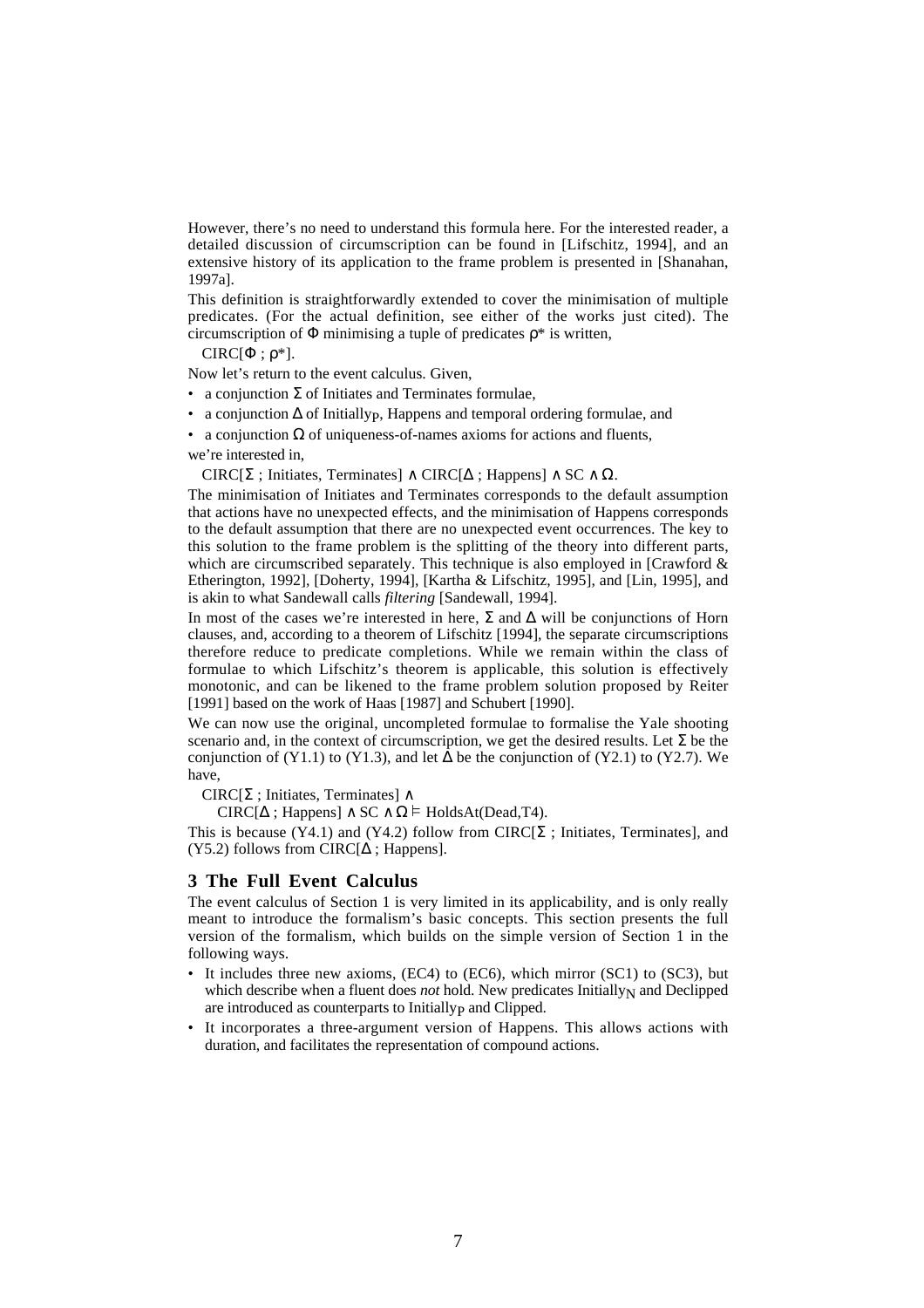• It incorporates a new predicate, Releases, which is used to disable the common sense law of inertia. This predicate was first introduced in [Kartha & Lifschitz, 1994], and is related to Sandewall's idea of *occlusion* [Sandewall, 1994].

As we'll see, the full formalism can also be used to represent domains involving actions with indirect effects and actions with non-deterministic effects.

## **3.1 New Predicates and New Axioms**

Table 2 describes those predicates used in the full event calculus that weren't part of the simple version.

| Formula                                 | Meaning                                                                       |
|-----------------------------------------|-------------------------------------------------------------------------------|
| Releases $(\alpha, \beta, \tau)$        | Fluent $\beta$ is not subject to inertia after action $\alpha$ at time $\tau$ |
| Initially <sub>N</sub> $(\beta)$        | Fluent $\beta$ does not hold from time 0                                      |
| Happens( $\alpha$ , $\tau$ 1, $\tau$ 2) | Action $\alpha$ occurs starts at time $\tau$ 1 and ends at time $\tau$ 2      |
| Declipped $(\tau_1, \beta, \tau_2)$     | Fluent $\beta$ is initiated between times $\tau$ 1 and $\tau$ 2               |

**Table 2**: Four New Predicates

| Here is the new set of axioms, whose conjunction will be denoted EC.                      |       |
|-------------------------------------------------------------------------------------------|-------|
| $HoldsAt(f,t) \leftarrow \text{Initiallyp}(f) \wedge \neg \text{ Clipped}(0,f,t)$         | (EC1) |
| $HoldsAt(f,t3) \leftarrow$                                                                | (EC2) |
| Happens(a,t1,t2) $\land$ Initiates(a,f,t1) $\land$                                        |       |
| $t2 < t3 \land \neg$ Clipped(t1,f,t3)                                                     |       |
| $Clipped(t1,f,t4) \leftrightarrow$                                                        | (EC3) |
| $\exists$ a,t2,t3 [Happens(a,t2,t3) $\land$ t1 < t3 $\land$ t2 < t4 $\land$               |       |
| [Terminates(a,f,t2) $\vee$ Releases(a,f,t2)]]                                             |       |
| $\neg$ HoldsAt(f,t) $\leftarrow$ Initially <sub>N</sub> (f) $\land \neg$ Declipped(0,f,t) | (EC4) |
| $\rightarrow$ HoldsAt(f,t3) $\leftarrow$                                                  | (EC5) |
| Happens(a,t1,t2) $\land$ Terminates(a,f,t1) $\land$                                       |       |
| $t2 < t3 \land \neg$ Declipped(t1,f,t3)                                                   |       |
| Declipped(t1, f, t4) $\leftrightarrow$                                                    | (EC6) |
| $\exists$ a,t2,t3 [Happens(a,t2,t3) $\land$ t1 < t3 $\land$ t2 < t4 $\land$               |       |
| [Initiates(a,f,t2) $\vee$ Releases(a,f,t2)]]                                              |       |
| Happens(a,t1,t2) $\rightarrow$ t1 $\leq$ t2                                               | (EC7) |

The two-argument version of Happens is now defined in terms of the three-argument version, as follows.

Happens(a,t) ≡<sub>def</sub> Happens(a,t,t)

Note that if Releases is always false, then (SC1) to (SC3) follow from (EC1) to (EC7).

The frame problem is overcome in much the same way as with the simple event calculus. Given,

• a conjunction  $\Sigma$  of Initiates, Terminates and Releases formulae,

• a conjunction  $\Delta$  of Initiallyp, Initiallyp, Happens and temporal ordering formulae, and

• a conjunction  $\Omega$  of uniqueness-of-names axioms for actions and fluents, we're interested in,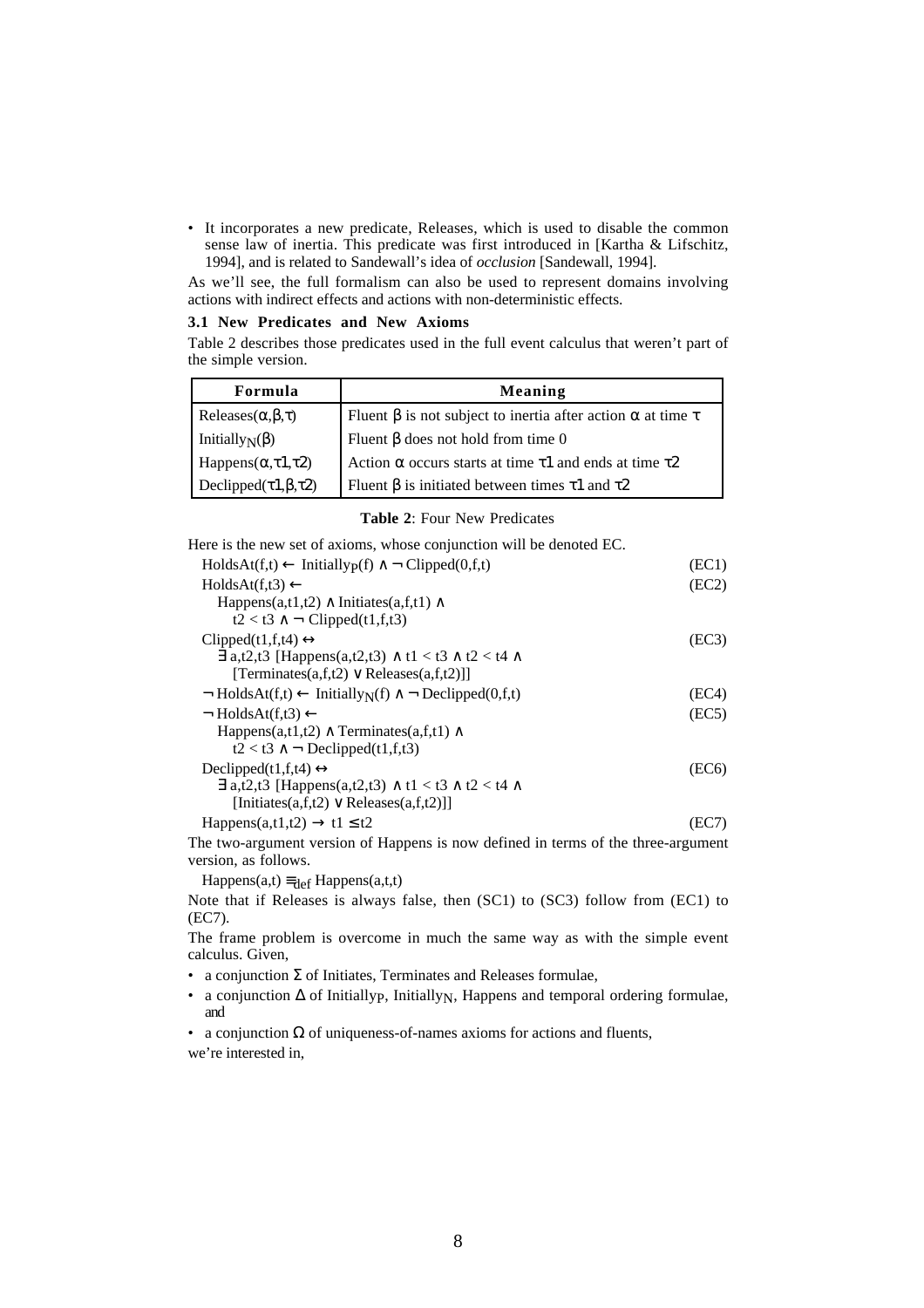CIRC[ $\Sigma$ ; Initiates, Terminates, Releases] ∧ CIRC[ $\Delta$ ; Happens] ∧ EC ∧  $\Omega$ .

#### **3.2 Using the Full Formalism**

To see the full formalism working, let's take a look at the so-called Russian turkey shoot [Sandewall, 1991], an extension of the Yale shooting problem that includes a Spin action instead of a Sneeze, which, as in the "game" of Russian roulette may or may not result in the gun being unloaded. In addition, since we can now reason about when fluents do not hold, we only need the Alive fluent and can dispense with the fluent Dead. (This example doesn't highlight the use of the three-argument Happens predicate, whose primary application is to the representation of compound actions. These will be covered later.) Here are the effect axioms.

| Initiates(Load,Loaded,t)                                    | (R1.1) |
|-------------------------------------------------------------|--------|
| $Terminates(Shoot, Alice, t) \leftarrow HoldsAt(Loaded, t)$ | (R1.2) |
| Releases(Spin,Loaded,t)                                     | (R1.3) |
| Here are the formulae describing the narrative of events.   |        |
| Initially <sub>p</sub> (Alive)                              | (R2.1) |
| Happens(Load, T1)                                           | (R2.2) |
| Happens(Spin,T2)                                            | (R2.3) |
| Happens(Shoot,T3)                                           | (R2.4) |
| T1 < T2                                                     | (R2.5) |
| T2 < T3                                                     | (R2.6) |
| T3 < T4                                                     | (R2.7) |
| Finally we have,                                            |        |
| UNA[Load, Spin, Shoot]                                      | (R3.1) |
| UNA[Loaded, Alive]                                          | (R3.2) |

Let  $\Sigma$  be the conjunction of (R1.1) to (R1.3), let  $\Delta$  be the conjunction of (R2.1) to (R2.7), and let  $\Omega$  be the conjunction of (R3.1) and (R3.2). Now, although we have,

CIRC[Σ ; Initiates, Terminates, Releases] <sup>∧</sup>

CIRC[ $\Delta$ ; Happens]  $\land$  EC  $\land$   $\Omega \models$  HoldsAt(Loaded,T2)  $\land$  HoldsAt(Alive,T3)

we do *not* have either of the following.

CIRC[Σ ; Initiates, Terminates, Releases] <sup>∧</sup>

 $CIRC[\Delta$ ; Happens]  $\wedge EC \wedge \Omega \models$  HoldsAt(Alive,T4)

CIRC[Σ ; Initiates, Terminates, Releases] <sup>∧</sup>

 $CIRC[\Delta$ ; Happens]  $\wedge$  EC  $\wedge$  Ω  $\models \neg$  HoldsAt(Alive,T4)

This is because the Spin action has "released" the Loaded fluent from the common sense law of inertia. So in some models the gun is loaded at the time of the Shoot action, while in others it is not.

In fact, this is a somewhat flawed representation of the Russian turkey shoot scenario, since the Loaded fluent, after being released, is completely wild — the axioms permit, for example, models in which it oscillates from true to false many times between T2 and T3. A better formalisation is possible using the techniques described below for representing actions with non-deterministic effects.

#### **3.3 State Constraints**

The *ramification problem* is the frame problem for actions with indirect effects, that is to say actions with effects beyond those described explicitly by their associated effect axioms. Although it's always possible to encode these indirect effects as direct effects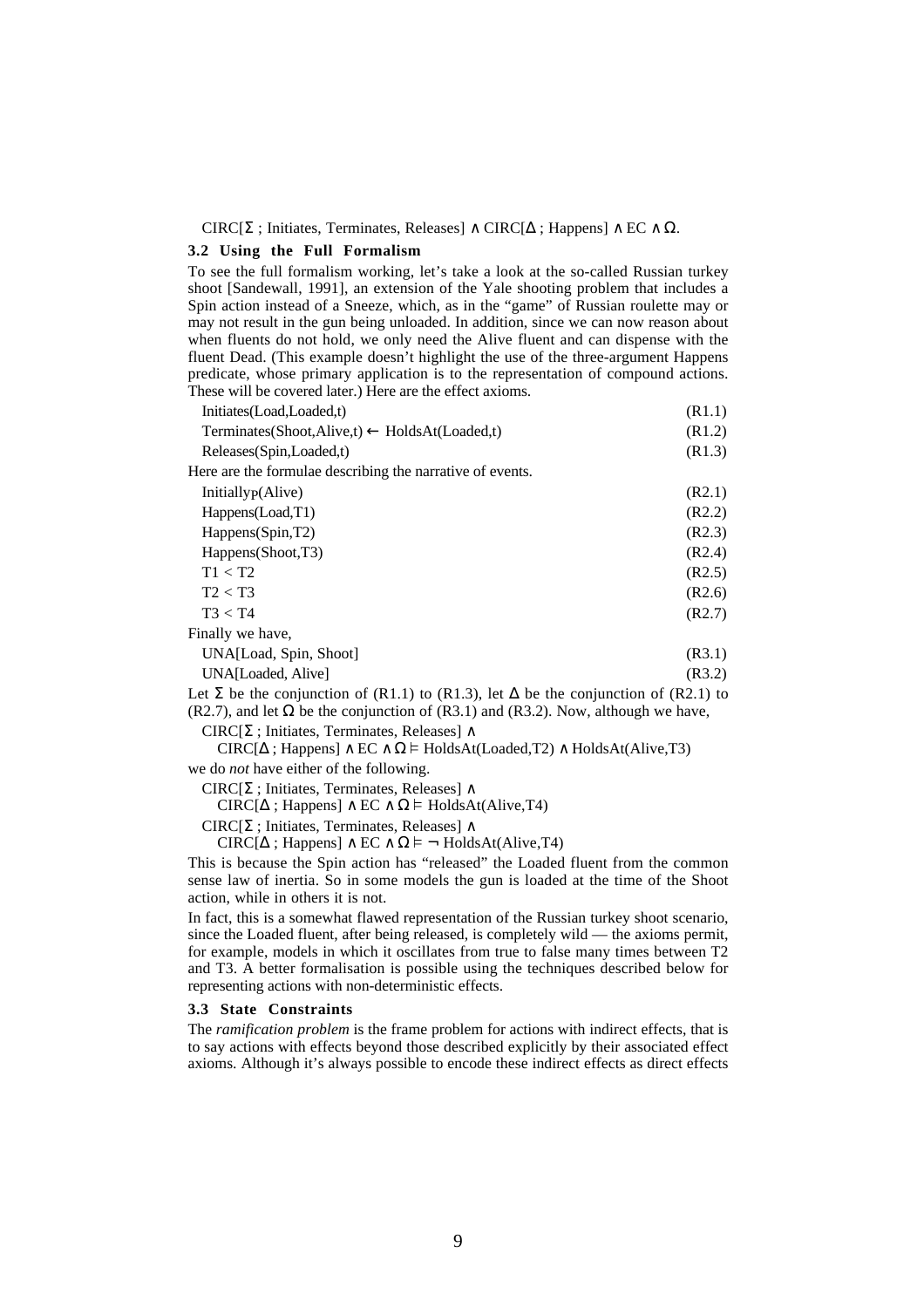instead, the use of constraints describing indirect effects ensures a modular representation and can dramatically shorten an axiomatisation. One way to represent actions with indirect effects is through *state constraints*. These express logical relationships that have to hold between fluents at all times. We'll look into other aspects of the ramification problem in a later section, but for now we'll focus solely on state constraints.

In the event calculus, state constraints are HoldsAt formulae with a universally quantified time argument. Here's an example, whose intended meaning should be obvious.

| $HoldsAt(Happy(x),t) \leftrightarrow$                         | (H1.1) |
|---------------------------------------------------------------|--------|
| $\lnot$ HoldsAt(Hungry(x),t) $\land \lnot$ HoldsAt(Cold(x),t) |        |

Note that this formula incorporates of fluents with arguments. Actions may also be parameterised, as in the following effect axioms.

| Terminates(Feed(x), Hungry(x),t)                          | (H2.1) |
|-----------------------------------------------------------|--------|
| Terminates(Clothe(x), Cold(x),t)                          | (H2.2) |
| Here's a narrative for this example.                      |        |
| Initially <sub>p</sub> (Hungry(Fred))                     | (H3.1) |
| $Initially_N(Cold(Fred))$                                 | (H3.2) |
| Happens (Feed (Fred), 10)                                 | (H3.3) |
| Finally we have the customary uniqueness-of-names axioms. |        |
|                                                           |        |

| UNA[Feed, Clothe] | (H4.1) |
|-------------------|--------|
| UNA[Hungry, Cold] | (H4.2) |

The incorporation of state constraints has negligible impact on the solution to the frame problem already presented. However, state constraints must be conjoined to the theory outside the scope of any of the circumscriptions. Given,

- a conjunction  $\Sigma$  of Initiates, Terminates and Releases formulae,
- a conjunction  $\Delta$  of Initiallyp, Initially<sub>N</sub>, Happens and temporal ordering formulae,
- a conjunction Ψ of state constraints, and
- a conjunction  $\Omega$  of uniqueness-of-names axioms for actions and fluents,

we're interested in,

CIRC[ $\Sigma$ ; Initiates, Terminates, Releases] ∧ CIRC[ $\Delta$ ; Happens] ∧ EC ∧  $\Psi \wedge \Omega$ . For the current example, if we let  $\Sigma$  be the conjunction of (H2.1) and (H2.2),  $\Delta$  be the conjunction of (H3.1) to (H3.3), Ψ be (H1.1), and  $\Omega$  be the conjunction of (H4.1) and (H4.2), we have,

CIRC[Σ ; Initiates, Terminates, Releases] <sup>∧</sup>

CIRC[ $\Delta$ ; Happens]  $\wedge$  EC  $\wedge$   $\Psi \wedge \Omega$   $\models$  HoldsAt(Happy(Fred),11).

State constraints must be used with caution. As can be seen by inspection, Axioms (EC1) to (EC7) enforce the following principle: *a fluent that has been initiated/terminated directly through an effect axiom cannot then be terminated/initiated indirectly through a state constraint, unless it is released beforehand*. Similarly, a fluent that holds at time 0 because of an Initiallyp formula cannot then be terminated indirectly through a state constraint, unless it's released beforehand, and a fluent that does not hold at time  $0$  because of an Initially<sub>N</sub> formula cannot then be initiated indirectly through a state constraint, unless it's released beforehand.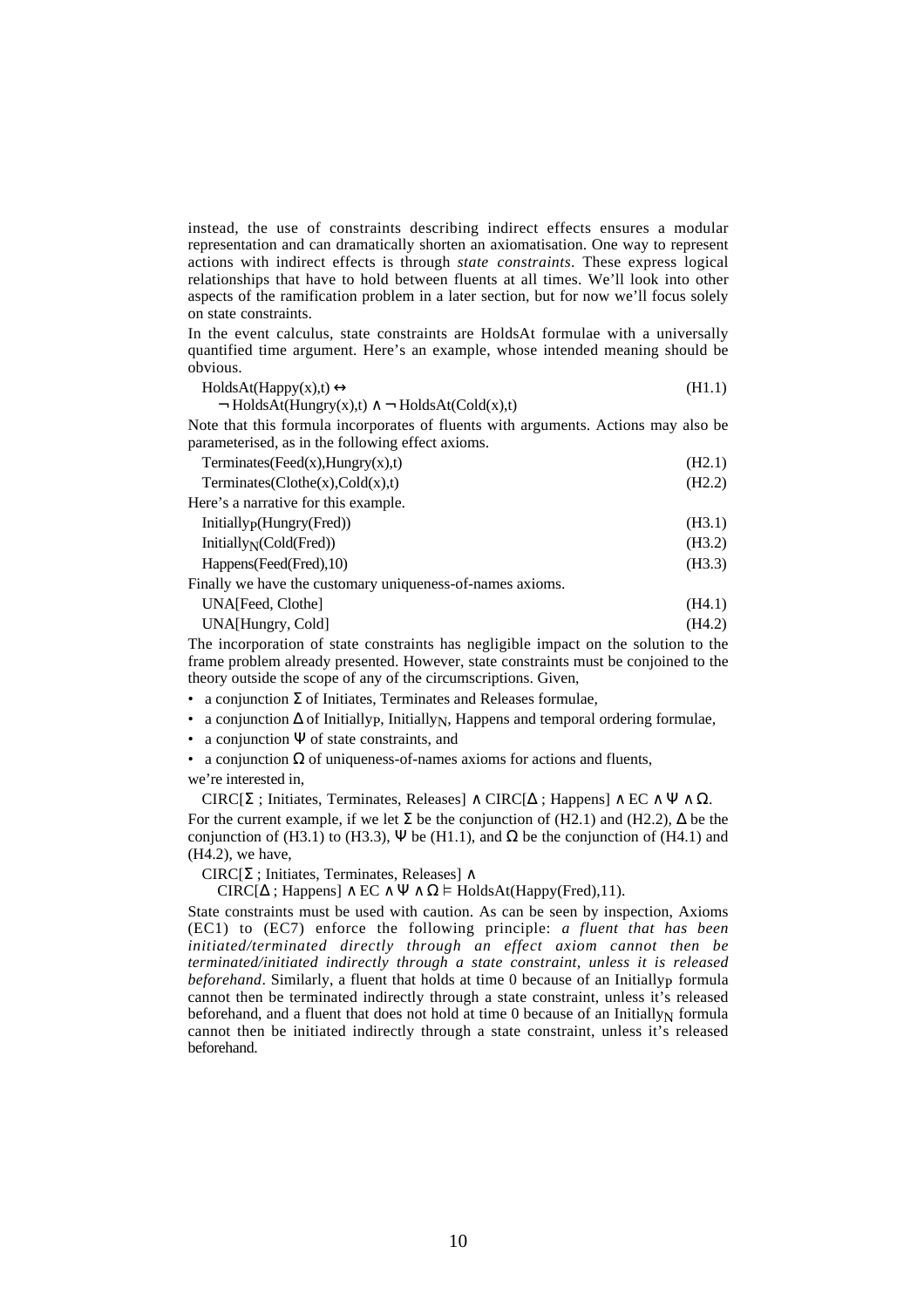Suppose, in the present example, we introduced an  $Upset(x)$  event whose effect is to terminate Happy(x). Then the addition of Happens(Upset(Fred), 12) would lead to contradiction. Similarly, the addition of Initially $_N$ (Happy(Fred)) would lead to contradiction.

State constraints are most useful when there is a clear division of fluents into *primitive* and *derived*. Effect axioms are used to describe the dynamics of the primitive fluents and state constraints are used to describe the derived fluents in terms of the primitive ones.

## **3.4 Actions with Non-Deterministic Effects**

The full event calculus can also be used to represent actions with non-deterministic effects. There are several different ways to do this. Here we'll confine our attention to the method of *determining fluents*. Some discussion of other techniques can be found in [Shanahan, 1997a]. A determining fluent is one which is not subject to the common sense law of inertia, yet whose value determines whether or not some other fluent is initiated or terminated by an event.

For example, suppose we have an action Toss, which non-deterministically results in either Heads holding or Heads not holding. (Tails could be defined as not Heads, but we don't need a Tails fluent for the examples.) To formalise the Toss action, we introduce a determining fluent, ItsHeads. ItsHeads is never initiated or terminated by an event, and is therefore not subject to the common sense law of inertia. We have the following effect axioms.

| Initiates(Toss, Heads, t) $\leftarrow$ HoldsAt(ItsHeads, t)       | (C1.1) |
|-------------------------------------------------------------------|--------|
| Terminates(Toss, Heads, t) $\leftarrow \neg$ HoldsAt(ItsHeads, t) | (C1.2) |
| Now suppose a series of Toss actions is performed.                |        |
| Initially <sub>p</sub> (Heads)                                    | (C2.1) |
| Happens(Toss,10)                                                  | (C2.2) |
| Happens(Toss, 20)                                                 | (C2.3) |
| Happens(Toss, 30)                                                 | (C2.4) |
|                                                                   |        |

Since there's just one action, the only uniqueness-of-names axiom we need is for fluents.

UNA[Heads, ItsHeads] (C3.1)

Let  $\Sigma$  be the conjunction of (C1.1) and (C1.2),  $\Delta$  be the conjunction of (C2.1) to (C2.4), and  $\Omega$  be (C3.1). Now, there are some models of,

CIRC[ $\Sigma$ ; Initiates, Terminates, Releases] ∧ CIRC[ $\Delta$ ; Happens] ∧ EC ∧  $\Omega$ in which we have, for example,

HoldsAt(Heads,15)  $\land$  → HoldsAt(Heads,25)  $\land$  HoldsAt(Heads,35)

and others in which we have, for example,

<sup>¬</sup> HoldsAt(Heads,15) ∧ HoldsAt(Heads,25) ∧ ¬ HoldsAt(Heads,35).

However, in all models, the Heads fluent retains its value from one Toss event to the next, as we would expect.

Here's a variation on this example due to Ray Reiter. Suppose we throw a coin onto a chess board. Before this action, the coin isn't touching any squares, but when it comes to rest on the chess board, it could be touching just a white square, it could be touching just a black square, or it could be touching both. This example exposes flaws in attempts to solve the frame problem which naively minimise the change brought about by an action. Such formalisms are prone to reject the possibility of the coin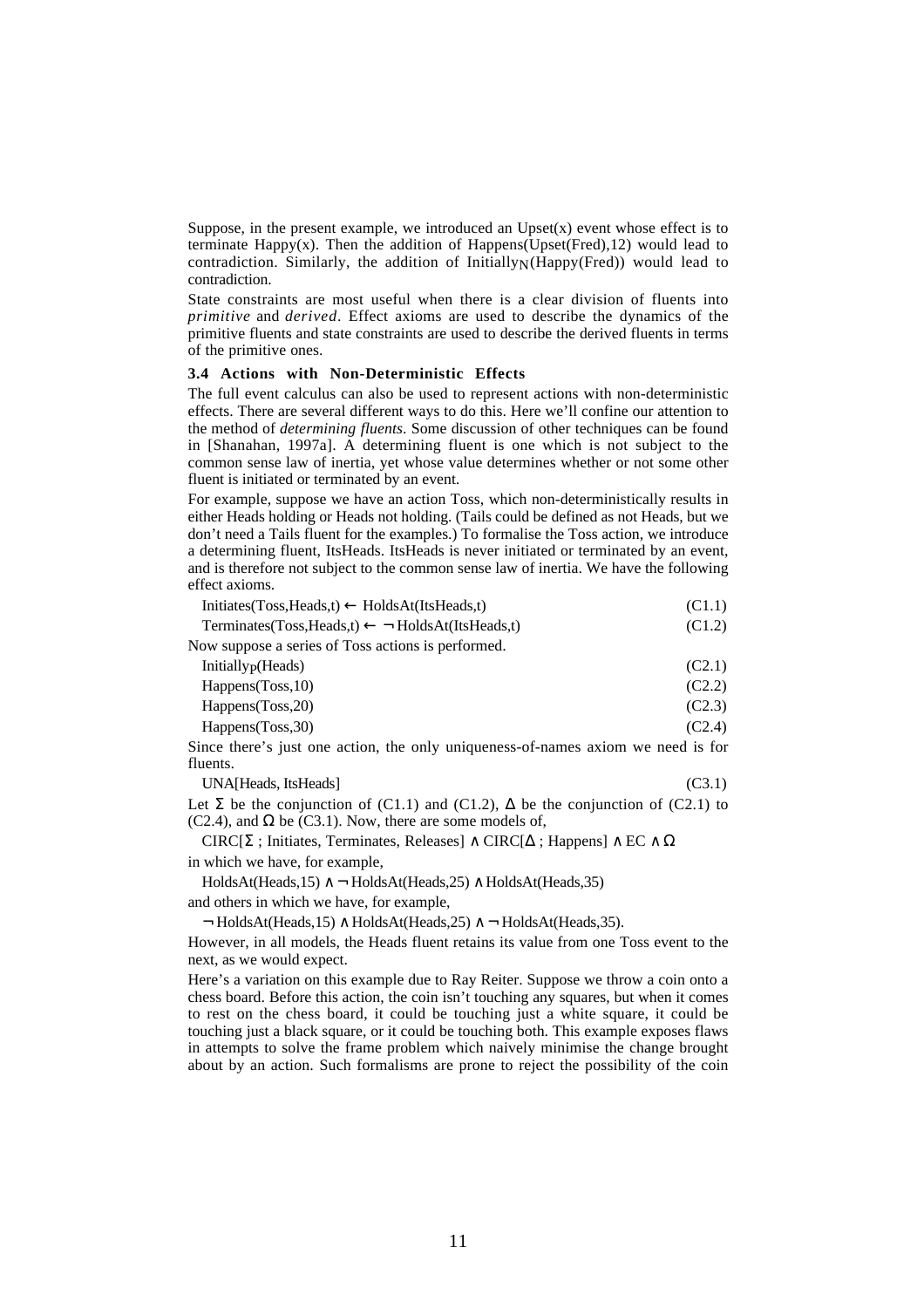touching both black and white squares, as this is a non-minimal change. But the following event calculus formalisation, using the determining fluents ItsBlack and ItsWhite, works fine.

| $Initiates(Throw, OnWhite, t) \leftarrow HoldsAt(ItsWhite, t)$ | (R1.1) |
|----------------------------------------------------------------|--------|
| $Initiates(Throw, OnBlack, t) \leftarrow HoldsAt(ItsBlack, t)$ | (R1.2) |
| Initially <sub>N</sub> (OnWhite)                               | (R2.1) |
| Initially <sub>N</sub> (OnBlack)                               | (R2.2) |
| Happens(Throw, 10)                                             | (R2.3) |
| $HoldsAt(ItsWhite,t) \vee HoldsAt(ItsBlack,t)$                 | (R3.1) |
| UNA[OnWhite, OnBlack, ItsWhite, ItsBlack]                      | (R4.1) |
|                                                                |        |

Let  $\Sigma$  be the conjunction of (R1.1) and (R1.2),  $\Delta$  be the conjunction of (R2.1) to (R2.3), let Ψ be (R3.1), and  $\Omega$  be (R3.1). As we would expect, in some models of,

CIRC[ $\Sigma$ ; Initiates, Terminates, Releases] ∧ CIRC[ $\Delta$ ; Happens] ∧ EC ∧  $\Psi \wedge \Omega$ we have, for example,

 $HoldsAt(OnWhite,15) \wedge \neg \text{HoldsAt(OnBlack,15)}$ 

while in others we have,

HoldsAt(OnWhite,15) ∧ HoldsAt(OnBlack,15).

In all models at least one of the fluents OnBlack or OnWhite holds after time 10, and in all models these fluents retain their values forever after time 10.

## **3.5 Compound Actions**

The final topic for this section is compound actions, that is to say actions which are composed of other actions. These are particularly useful in hierarchical planning (see [Shanahan, 1997b]). Let's take a look at an example of a compound action definition describing a commuter's daily journey. Suppose we have two atomic actions:  $WalkTo(x)$  and  $TrainTo(x)$ , whose effects are described by the following formulae.

| Initiates(WalkTo(x), $At(x),t$ )                                                          | (J1.1) |
|-------------------------------------------------------------------------------------------|--------|
| Terminates(WalkTo(x),At(y),t) $\leftarrow$ HoldsAt(At(y),t) $\wedge$ x $\neq$ y           | (J1.2) |
| Initiates(TrainTo(x), $At(x),t$ ) $\leftarrow$ Holds $At(At(y),t) \wedge$ Train(y,x)      | (J1.3) |
| Terminates(TrainTo(x),At(y),t) $\leftarrow$ HoldsAt(At(y),t) $\wedge$ Train(y,x)          | (J1.4) |
| 'haneg eus faciae facar Header Hill fe Wistenie eu d'facar Wistenie fe Gerrff Measingfach |        |

There are trains from Herne Hill to Victoria and from Victoria to South Kensington.

| Train(HerneHill, Victoria) | (J1.5) |
|----------------------------|--------|
| Train(Victoria, South Ken) | (J1.6) |

The following is a flawed example of a compound event definition describing a compound action, GoToWork, in terms of a sequence of WalkTo and TrainTo subactions.

 $Happens(GoToWork, t1, t4) \leftarrow$ 

Happens(WalkTo(HerneHill),t1) ∧ Happens(TrainTo(Victoria),t2) <sup>∧</sup> Happens(TrainTo(SouthKen),t3) ∧ Happens(WalkTo(Work),t4) <sup>∧</sup>

t1 < t2  $\wedge$  t2 < t3  $\wedge$  t3 < t4

This formula is problematic for the following reason. Normally, in hierarchical planning for example, we would expect to be able to work out the effects of a compound action given the effects of its sub-actions. As it stands, this formula doesn't allow this, as it doesn't exclude the possibility that other events occur in between the sub-events mentioned in the definition, which undo the effects of those sub-events. For example, if I'm arrested at Herne Hill station and taken away by the police, then the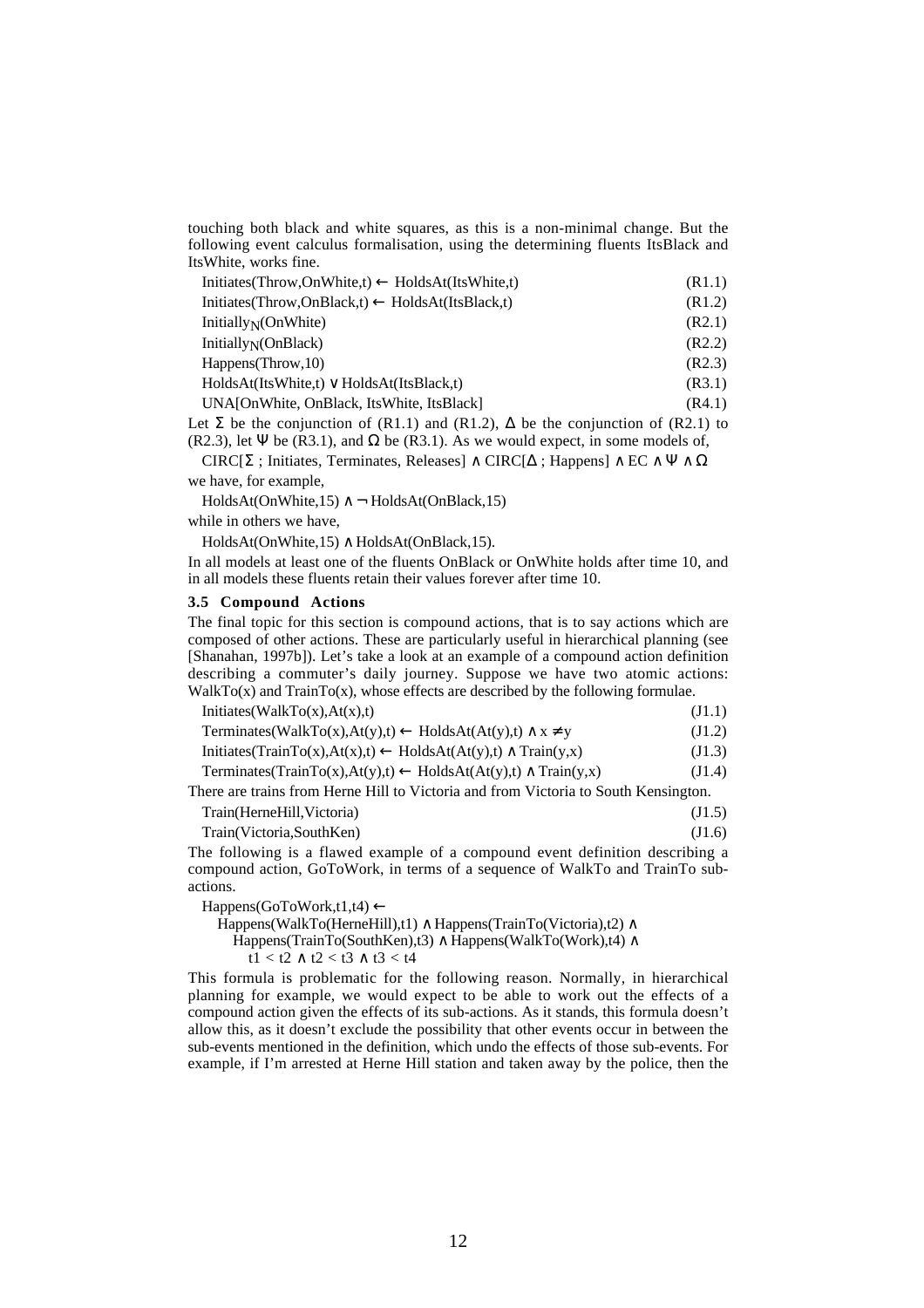TrainTo(Victoria) action will be ineffective, and the GoToWork action won't have its expected outcome. Here's a modified form of the formula incorporating extra  $\overline{\phantom{a}}$  Clipped conditions that rule out intervening events.

| $Happens(GoToWork, t1, t4) \leftarrow$                                                            | (J2.1) |
|---------------------------------------------------------------------------------------------------|--------|
| Happens(WalkTo(HerneHill),t1) $\land$ Happens(TrainTo(Victoria),t2) $\land$                       |        |
| Happens(TrainTo(SouthKen),t3) $\land$ Happens(WalkTo(Work),t4) $\land$                            |        |
| t1 < t2 $\wedge$ t2 < t3 $\wedge$ t3 < t4 $\wedge$ $\neg$ Clipped(t1, At(HerneHill), t2) $\wedge$ |        |
| $\lnot$ Clipped(t2,At(Victoria),t3) $\land \lnot$ Clipped(t3,At(SouthKen),t4)                     |        |
| Now, given $(J1.1)$ to $(J1.4)$ , we can confidently write the following effect axioms.           |        |
| Initiates(GoToWork,At(Work),t)                                                                    | (J3.1) |
| Terminates(GoToWork,At(x),t) $\leftarrow$ HoldsAt(At(x),t) $\wedge$ x $\neq$ Work                 | (J3.2) |
| The only required uniqueness-of-names axiom is for actions.                                       |        |
| UNA [WalkTo, TrainTo, GoToWork]                                                                   | (J4.1) |
| Now consider the following narrative of actions.                                                  |        |
| Happens(WalkTo(HerneHill),10)                                                                     | (J5.1) |
| Happens(TrainTo(Victoria),15)                                                                     | (J5.2) |
| Happens(TrainTo(SouthKen),20)                                                                     | (J5.3) |
| Happens (WalkTo (Work), 25)                                                                       | (J5.4) |
|                                                                                                   |        |

Let  $\Sigma$  be the conjunction of (J1.1) to (J1.6) plus (J2.1). Let  $\Delta$  be the conjunction of (J5.1) to (J5.4), and  $\Omega$  be (J4.1). Notice that (J3.1) and (J3.2) have been omitted. We have, 5

CIRC[Σ ; Initiates, Terminates, Releases] <sup>∧</sup>

CIRC[ $\Delta$ ; Happens]  $\land$  EC  $\land$   $\Omega \models$  Happens(GoToWork, 10,25)

and,

CIRC[Σ ; Initiates, Terminates, Releases] <sup>∧</sup>

CIRC[ $\Delta$ ; Happens]  $\wedge$  EC  $\wedge$   $\Omega$   $\models$  HoldsAt(At(Work),30)

The inclusion of (J3.1) and (J3.2) would yield the same logical consequences.

Although not illustrated in this small example, it's worth noting that both conditional and recursive compound action definitions are also possible. Further discussion of compound events can be found in [Shanahan, 1997b], which also includes examples featuring such standard program constructs.

# **4 The Ramification Problem**

As already mentioned, state constraints aren't the only way to represent actions with indirect effects, and often they aren't the right way. To see this, we'll take a look at the so-called "walking turkey shoot" [Baker, 1991], a variation of the Yale shooting problem in which the Shoot action, as well as directly terminating the Alive fluent, indirectly terminates a fluent Walking. The effect axioms are inherited from the Yale shooting problem.

| Initiates(Load,Loaded,t)                                    | (W1.1) |
|-------------------------------------------------------------|--------|
| $Terminates(Shoot, Alice, t) \leftarrow HoldsAt(Loaded, t)$ | (W1.2) |
| Maa mammaticia af accamta ia aa fallaccia                   |        |

The narrative of events is as follows.

<sup>5</sup> Examples with compound actions are among the few useful cases of event calculus formulae that don't reduce straightforwardly to predicate completion. Examples involving recursion are especially tricky.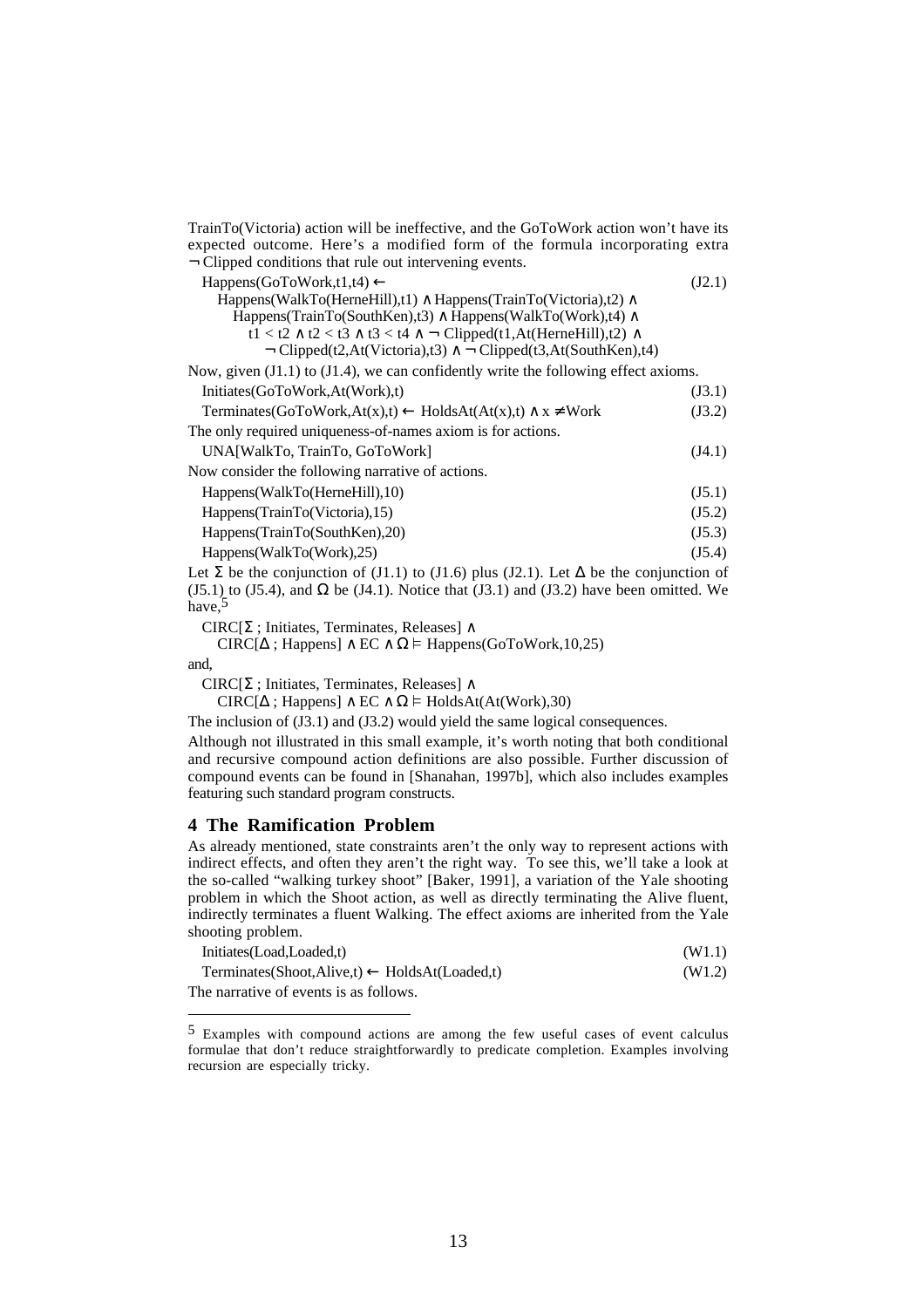| Initially <sub>p</sub> (Alive)          | (W2.1) |
|-----------------------------------------|--------|
| Initially <sub>p</sub> (Loaded)         | (W2.2) |
| Initiallyp(Walking)                     | (W2.3) |
| Happens(Shoot,T1)                       | (W2.4) |
| T1 < T2                                 | (W2.5) |
| We have two uniqueness-of-names axioms. |        |
| UNA[Load, Shoot]                        | (W3.1) |
| UNA[Loaded, Alive, Walking]             | (W3.2) |

Now, how do we represent the dependency between the Walking and Alive fluents so as to get the required indirect effect of a Shoot action? The obvious, but incorrect, way is to use a state constraint.

 $HoldsAt(Alive, t) \leftarrow HoldsAt(Walking, t)$ 

The addition of this state constraint to the above formalisation would yield a contradiction, because it violates the rule that a fluent, in this case Walking, that holds directly through an Initiallyp formula cannot be terminated indirectly through a state constraint. (The same problem would arise if the Walking fluent had been initiated directly by an action.)

#### **4.1 Effect Constraints**

Instead, the way to represent the relationship between the Walking fluent and the Alive fluent in the walking turkey shoot is through an *effect constraint*. Effect constraints are Initiates and Terminates formulae with a single universally quantified action variable. The constraint we require for this example is the following.

 $Terminates(a, Walking, t) \leftarrow Terminates(a, Alive, t)$  (W4.1)

Notice that effect constraints are weaker than state constraints: the possibility of resurrecting a corpse by making it walk, inherent in the faulty state constraint, is not inherent in this formula.

Let  $\Sigma$  be the conjunction of (W1.1), (W1.2) and (W4.1). Let  $\Delta$  be the conjunction of (W2.1) to (W2.5), and  $\Omega$  be the conjunction of (W3.1) and (W3.2). We have,

CIRC[Σ ; Initiates, Terminates, Releases] <sup>∧</sup>

 $CIRC[\Delta$ ; Happens]  $\wedge$  EC  $\wedge$  Ω  $\models \neg$  HoldsAt(Walking,T2).

Effect constraints can be used to represent a number of other standard benchmarks for the ramification problem. However, there remain certain examples for which they're unsuited, specifically those involving the instantaneous propagation of interacting indirect effects. Fortunately, these can be handled by *causal constraints*, as set out in the next section, which draws on techniques presented in [Shanahan, 1999].

#### **4.2 Causal Constraints**

The circuit of Figure 3 illustrates the instantaneous propagation of interacting indirect effects [Thielscher, 1997]. Closing switch 1 activates the relay, in turn opening switch 2, thereby preventing the light from coming on.

To represent examples like this, we introduce several new predicates. The formula Started( $\beta$ ,τ) means that either  $\beta$  already holds at τ or an event occurs at τ that initiates β. Conversely, the formula Stopped(β,<sup>τ</sup>) means that either β already does not hold at <sup>τ</sup> or an event occurs at τ that terminates β. The predicates Started and Stopped are defined by the following axioms, which will be conjoined to our theories outside the scope of any of the circumscriptions.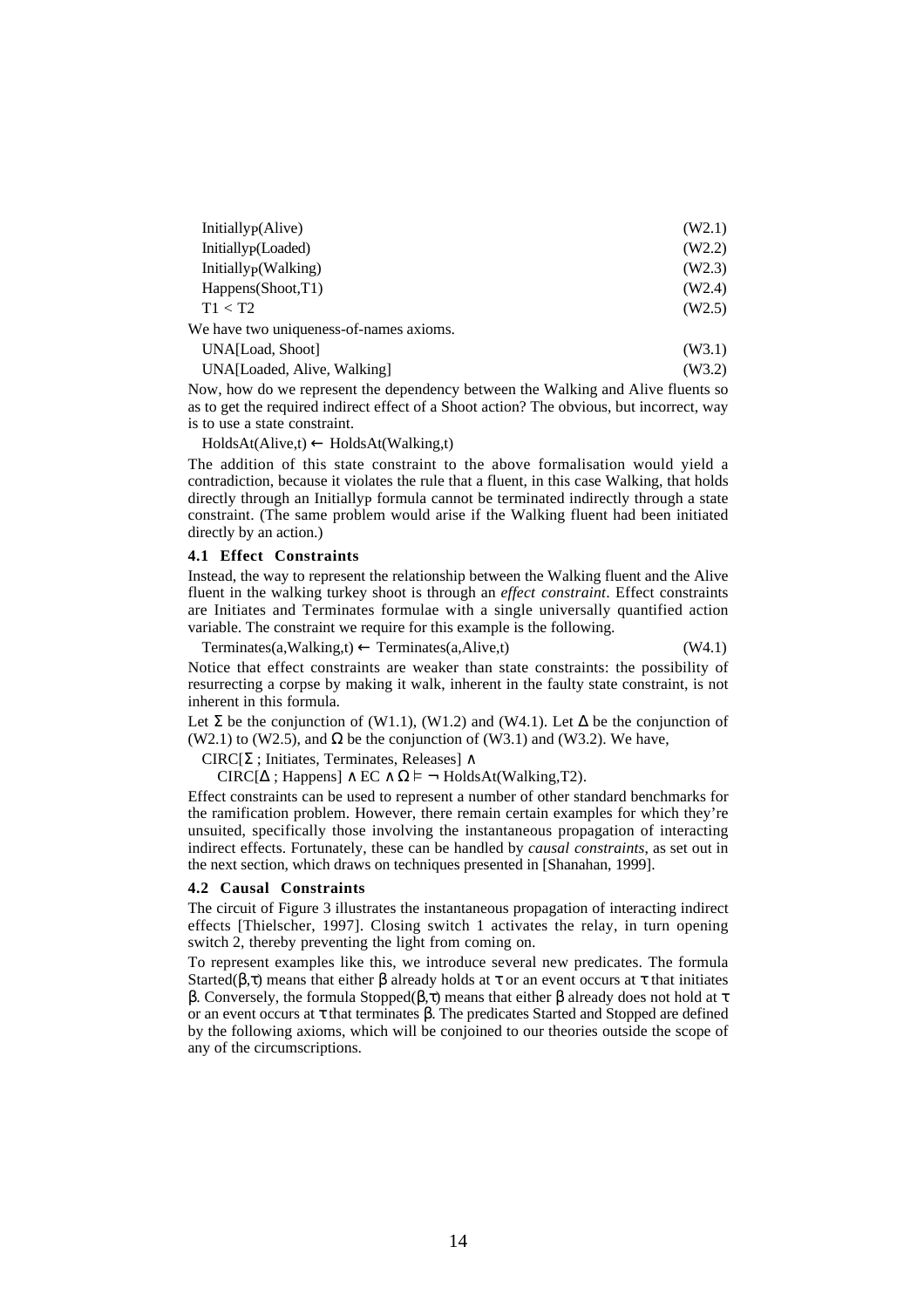

**Figure 3**: Thielscher's Circuit

| $Strategy(f,t) \leftrightarrow$                                      | (CC1) |
|----------------------------------------------------------------------|-------|
| $HoldsAt(f,t) \vee \exists a [Happens(a,t) \wedge Initiates(a,f,t)]$ |       |
| $Stoped(f,t) \leftrightarrow$                                        | (CC2) |

 $\neg$  HoldsAt(f,t)  $\lor \exists$  a [Happens(a,t)  $\land$  Terminates(a,f,t)] The formula Initiated( $β, τ$ ) means that fluent  $β$  either already holds at  $τ$  or is about to start holding. Similarly Terminated(β,<sup>τ</sup>) represents that β either already does not hold

at τ or is about to cease holding at τ. These predicates are defined as follows. Initiated(f, t)  $\leftrightarrow$  (CC3)

| $\text{unitary} \rightarrow \text{1}$                                           | 1 UU J |
|---------------------------------------------------------------------------------|--------|
| Started(f,t) $\land$ $\lnot \exists$ a [Happens(a,t) $\land$ Terminates(a,f,t)] |        |
| Terminated(f.t) $\leftrightarrow$                                               | (CC4)  |
| Stopped(f,t) $\land \neg \exists$ a [Happens(a,t) $\land$ Initiates(a,f,t)]     |        |

To represent the dependencies between the fluents in Thielscher's circuit example, we introduce three events LightOn, Open2 and CloseRelay, which are triggered under conditions described by the following formulae.

| $Happens(LightOn, t) \leftarrow$                                           | (L1.1) |
|----------------------------------------------------------------------------|--------|
| Stopped(Light,t) $\land$ Initiated(Switch1,t) $\land$ Initiated(Switch2,t) |        |
| $Happens(Open2,t) \leftarrow$                                              | (L1.2) |
| Started(Switch2,t) $\land$ Initiated(Relay,t)                              |        |
| $Happens(CloseRelay,t) \leftarrow$                                         | (L1.3) |

Stopped(Relay,t)  $\land$  Initiated(Switch1,t)  $\land$  Initiated(Switch3,t)

These formulae represent *causal constraints*. If a fluent is dependent on a number of other fluents, such formulae ensure that an event giving that fluent the right value is triggered whenever the fluents that influence it attain the relevant values. The effects of the new events in this example are as follows. A Close1 event is also introduced.

| Initiates(LightOn,Light,t)                                                | (L2.1) |
|---------------------------------------------------------------------------|--------|
| Terminates (Open2, Switch2,t)                                             | (L2.2) |
| Initiates (CloseRelay, Relay, t)                                          | (L2.3) |
| Initiates(Close1, Switch1,t)                                              | (L2.4) |
| The circuit's initial configuration, as shown in Figure 3, is as follows. |        |
| Initially $N(Switch1)$                                                    | (L3.1) |
| Initially <sub>p</sub> (Switch2)                                          | (L3.2) |
| Initiallyp(Switch3)                                                       | (L3.3) |
| Initially $N(Relay)$                                                      | (L3.4) |
| $Initially_N(Light)$                                                      | (L3.5) |
| The only great that accuse is a $C_{local}$ great, at time $10$           |        |

The only event that occurs is a Close1 event, at time 10.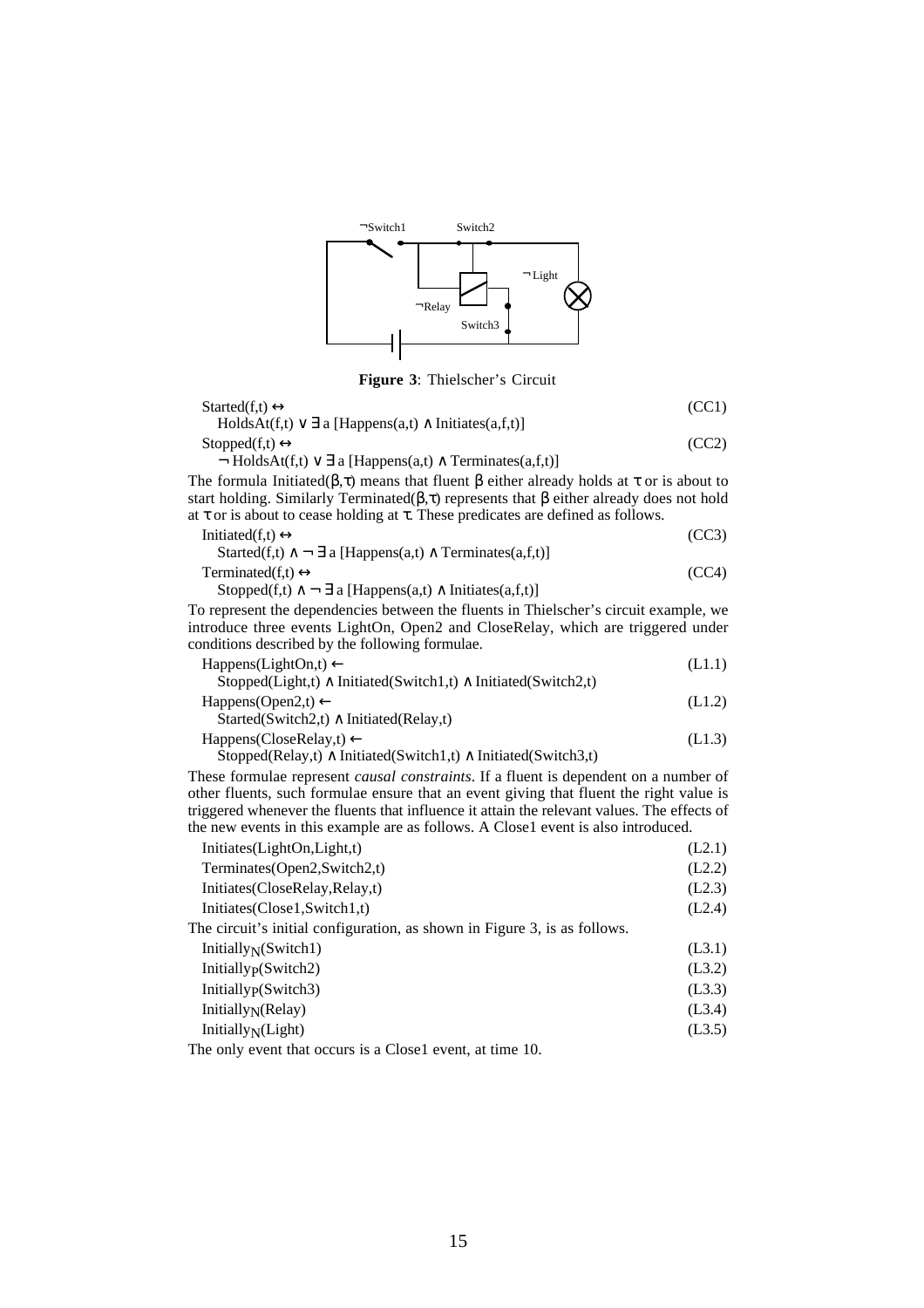| Happens(Close 1, 10)                                                                              | (L3.6) |
|---------------------------------------------------------------------------------------------------|--------|
| Two uniqueness-of-names axioms are required.                                                      |        |
| UNA[LightOn, Close1, Open2, CloseRelay]                                                           | (L4.1) |
| UNA[Switch1, Switch2, Switch3, Relay, Light]                                                      | (L4.2) |
| Now let $\Sigma$ be the conjunction of (L2.1) to (L2.4), $\Delta$ be the conjunction of (L1.1) to |        |
| (L1.3) with (L3.1) to (L3.6), $\Psi$ be the conjunction of (CC1) to (CC4), and $\Omega$ be the    |        |

conjunction of  $(L4.1)$  and  $(L4.2)$ . We have,

CIRC[Σ ; Initiates, Terminates, Releases] <sup>∧</sup>

CIRC[ $\Delta$ ; Happens]  $\wedge$  EC  $\wedge$   $\Psi \wedge \Omega$   $\models$ 

HoldsAt(Relay,20)  $\land$   $\neg$  HoldsAt(Switch2,20)  $\land$   $\neg$  HoldsAt(Light,20).

In other words, this formalisation of Thielscher's circuit yields the logical consequences we require. In particular, the relay is activated when switch 1 is closed, causing switch 2 to open, and the light does not come on.

## **5 The Extended Event Calculus**

This section shows how the full event calculus of Section 3 can be extended to represent concurrent actions and continuous change. The calculus is presented formally first, then two examples are given, one featuring concurrent action, the other featuring continuous change.

Table 3 describes those predicates used in the extended event calculus that weren't part of the full calculus of Section 3. Three new predicates are introduced. The predicates Cancels and Cancelled, as in [Gelfond, *et al.*, 1991] and [Lin & Shoham, 1992], cater for concurrent actions that interfere with each other's effects. The Cancels predicate will be minimised via circumscription, along with Initiates, Terminates and Releases. The Trajectory predicate, first proposed in [Shanahan, 1990], is used to capture continuous change, as in the height of a falling ball or the level of liquid in a filling vessel, for example.

| Formula                                               | Meaning                                                                                                                |
|-------------------------------------------------------|------------------------------------------------------------------------------------------------------------------------|
| Cancels $(\alpha_1, \alpha_2, \beta)$                 | The occurrence of $\alpha$ 1 cancels the effect of a simultaneous<br>occurrence of $\alpha$ 2 on fluent $\beta$        |
| Cancelled( $\alpha, \beta, \tau$ 1, $\tau$ 2)         | Some event occurs from time $\tau$ 1 to time $\tau$ 2 which cancels<br>the effect of action $\alpha$ on fluent $\beta$ |
| Trajectory( $\beta$ 1, $\tau$ , $\beta$ 2, $\delta$ ) | If fluent $\beta$ 1 is initiated at time $\tau$ then fluent $\beta$ 2 becomes<br>true at time $\tau + \delta$          |

**Table 3**: Three More New Predicates

Here is the new set of axioms, whose conjunction will be denoted XC. The first seven axioms correspond to the seven axioms of the calculus of Section 3. The only difference is the incorporation in Axioms (XC2), (XC3), (XC5) and (XC6) of  $\neg$  Cancelled conditions that block the applicability of the axiom in the case of the simultaneous occurrence of events which cancel each other's effects.

| $HoldsAt(f,t) \leftarrow \text{Initiallyp}(f) \wedge \neg \text{ Clipped}(0,f,t)$    | (XC1) |
|--------------------------------------------------------------------------------------|-------|
| $HoldsAt(f,t3) \leftarrow$                                                           | (XC2) |
| Happens(a,t1,t2) $\land$ Initiates(a,f,t1) $\land \neg$ Cancelled(a,f,t1,t2) $\land$ |       |
| $t2 < t3 \land \neg$ Clipped(t1,f,t3)                                                |       |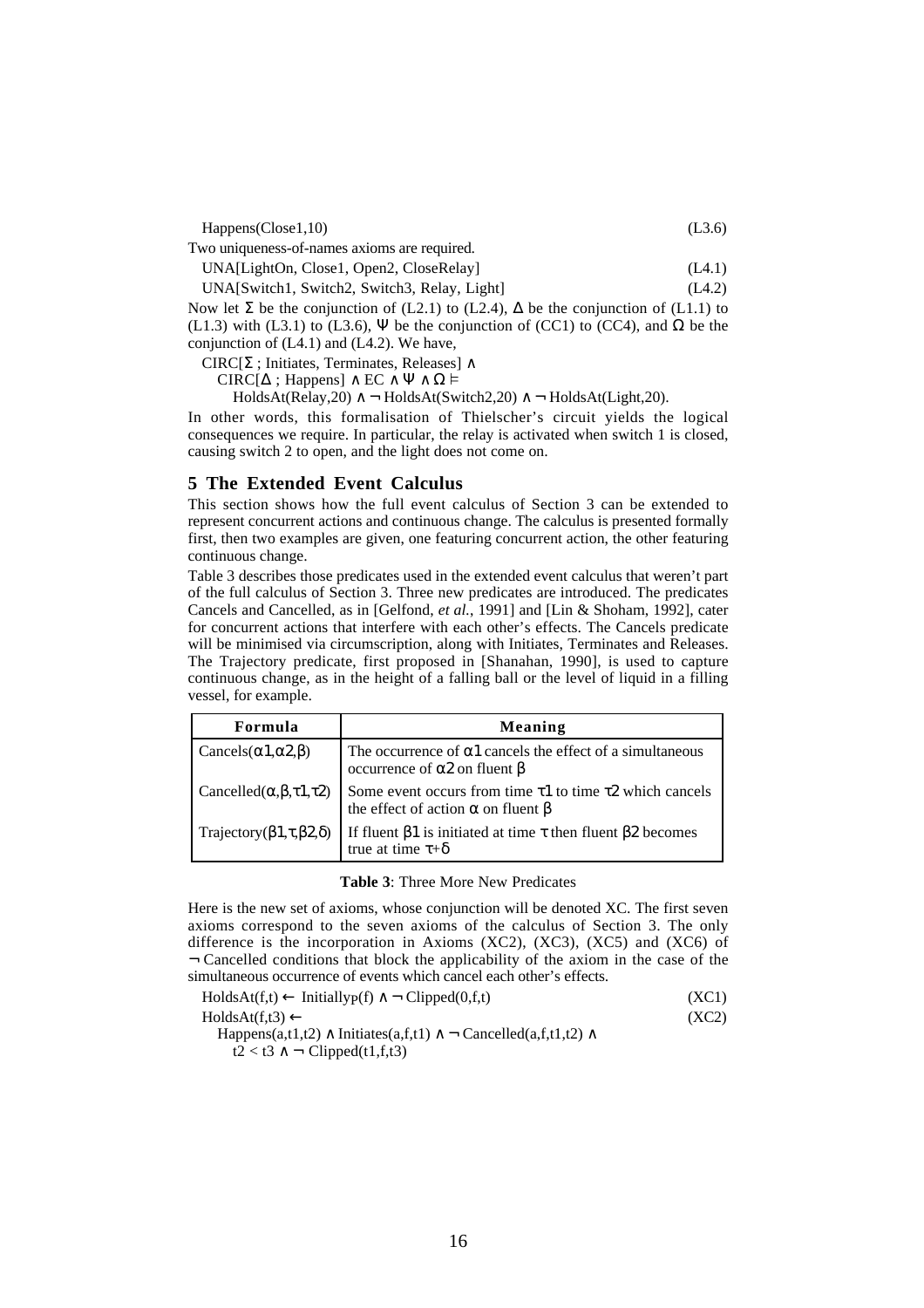| $Clipped(t1,f,t4) \leftrightarrow$                                                        | (XC3) |
|-------------------------------------------------------------------------------------------|-------|
| $\exists$ a,t2,t3 [Happens(a,t2,t3) $\land$ t1 < t3 $\land$ t2 < t4 $\land$               |       |
| [Terminates(a,f,t2) $\vee$ Releases(a,f,t2)] $\wedge$                                     |       |
| $\neg$ Cancelled(a,f,t2,t3)]                                                              |       |
| $\neg$ HoldsAt(f,t) $\leftarrow$ Initially <sub>N</sub> (f) $\land \neg$ Declipped(0,f,t) | (XC4) |
| $\rightarrow$ HoldsAt(f,t3) $\leftarrow$                                                  | (XC5) |
| Happens(a,t1,t2) $\land$ Terminates(a,f,t1) $\land$ $\neg$ Cancelled(a,f,t1,t2) $\land$   |       |
| $t2 < t3 \land -\text{Declipped}(t1,\text{f},t3)$                                         |       |
| Declipped(t1, f, t4) $\leftrightarrow$                                                    | (XC6) |
| $\exists$ a,t2,t3 [Happens(a,t2,t3) $\land$ t1 < t3 $\land$ t2 < t4 $\land$               |       |
| [Initiates(a,f,t2) $\vee$ Releases(a,f,t2)] $\wedge$                                      |       |
| $\neg$ Cancelled(a,f,t2,t3)]                                                              |       |
| Happens(a,t1,t2) $\rightarrow$ t1 $\leq$ t2                                               | (XC7) |
| Axiom (XC8) defines the Cancelled predicate.                                              |       |
| Cancelled(a1,f,t1,t2) $\leftrightarrow$ Happens(a2,t1,t2) $\land$ Cancels(a2,a1,f)        | (XC8) |
| Axiom $(XC9)$ is the counterpart of Axiom $(XC2)$ for continuous change.                  |       |
| $HoldsAt(f2,t3) \leftarrow$                                                               | (XC9) |
| Happens(a,t1,t2) $\land$ Initiates(a,f1,t1) $\land \neg$ Cancelled(a,f,t1,t2) $\land$     |       |
| t2 < t3 $\wedge$ t3 = t2 + d $\wedge$ Trajectory(f1,t1,f2,d) $\wedge$                     |       |
| $\mathcal{C}^{11}$ 1/4 $\mathcal{C}^{1}$ $\mathcal{C}^{1}$                                |       |

 $\neg$  Clipped(t1,f1,t3)

As before, a two-argument Happens is defined in terms of the three-argument version. Happens(a,t)  $\equiv_{def}$  Happens(a,t,t)

In addition to the three new predicates introduced above, the extended event calculus employs a new infix function symbol  $\&$ , which will be used to express the cumulative effects of concurrent actions. The term  $\alpha$ 1& $\alpha$ 2 denotes a compound action comprising the two actions  $\alpha$ 1 and  $\alpha$ 2. We write Happens(a1&a2, $\tau$ 1, $\tau$ 2) to denote that actions  $\alpha$ 1 and  $\alpha$ 2 occur concurrently, that is to say they both start at  $\tau$ 1 and end at  $\tau$ 2. The final new axiom we require defines the & symbol.

Happens(a1&a2,t1,t2) ← Happens(a1,t1,t2) ∧ Happens(a2,t1,t2) (CA) The circumscriptive approach to the frame problem employed before extends straightforwardly to the new calculus. Since it constrains the Happens predicate, Axiom (CA) must be included inside the circumscription that minimises Happens. In general, given,

- a conjunction  $\Sigma$  of Initiates, Terminates, Releases, Trajectory and Cancels formulae,
- a conjunction  $\Delta$  of Initiallyp, Initially<sub>N</sub>, Happens and temporal ordering formulae,
- a conjunction Ψ of state constraints, and

• a conjunction  $\Omega$  of uniqueness-of-names axioms for actions and fluents, we're interested in,

CIRC[Σ ; Initiates, Terminates, Releases, Cancels] <sup>∧</sup>

CIRC $[\Delta \wedge (CA)$ ; Happens]  $\wedge$  XC  $\wedge \Psi \wedge \Omega$ .

Ψ is omitted if there are no state constraints.

If Cancels and Trajectory are everywhere false, then Axioms (EC1) to (EC7) follow from Axioms (XC1) to (XC9). Accordingly, the examples already presented in this article to illustrate the simple event calculus and the full event calculus also work with the extended event calculus.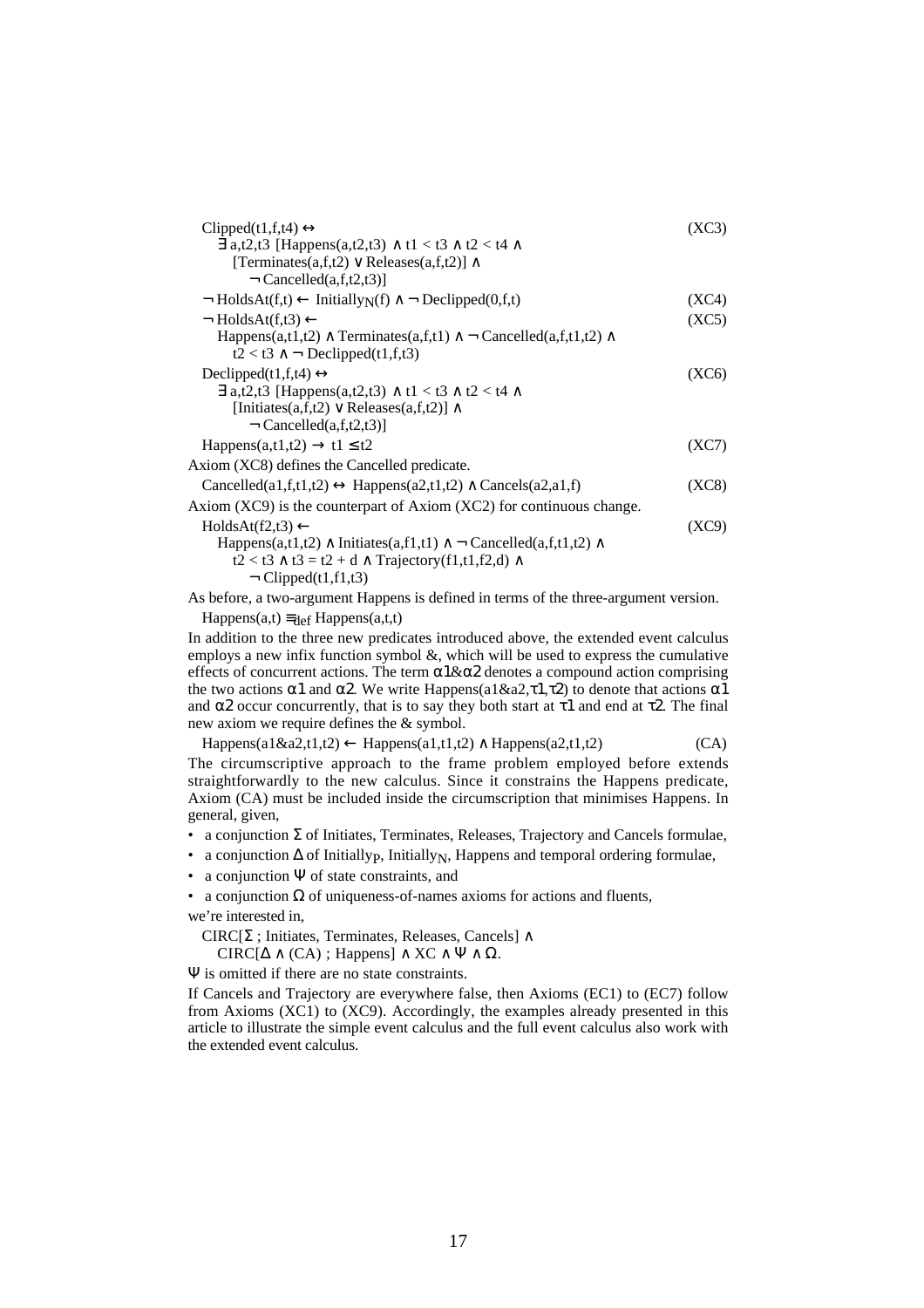The next two sections comprise examples of the use of the extended event calculus to deal with concurrent action and continuous change.

## **5.1 Concurrent Actions**

This section formalises the soup bowl scenario from [Gelfond, *et al.*, 1991]. This example features concurrent actions with both *cumulative* and *cancelling* effects. The domain comprises two actions, LiftLeft and LiftRight, which represent respectively lifting the left side of a soup bowl and lifting the right side. Two fluents are involved: Spilled and OnTable. The soup bowl is full of soup. So a LiftLeft action on its own will initiate Spilled, as will a LiftRight action on its own. Carried out together, though, these actions cancel each other's effect on the Spilled fluent. On the other hand, carried out together, a LiftLeft action and a LiftRight action have a cumulative effect, namely to raise the bowl from the table, terminating the OnTable fluent. We have the following Initiates and Terminates formulae.

| Initiates(LiftLeft,Spilled,s)                                                                                                                                          | (B1.1) |
|------------------------------------------------------------------------------------------------------------------------------------------------------------------------|--------|
| Initiates(LiftRight,Spilled,s)                                                                                                                                         | (B1.2) |
| Terminates(LiftLeft&LiftRight,OnTable,s)                                                                                                                               | (B1.3) |
| Here are the required Cancels formulae.                                                                                                                                |        |
| Cancels(LiftLeft,LiftRight,Spilled)                                                                                                                                    | (B2.1) |
| Cancels(LiftRight,LiftLeft,Spilled)                                                                                                                                    | (B2.2) |
| In the initial situation, the soup bowl is on the table, and there has been no spillage.<br>At time 10, a LiftLeft action and a LiftRight action occur simultaneously. |        |
| Initially <sub>p</sub> (OnTable)                                                                                                                                       | (B3.1) |
| Initially $N(Spilled)$                                                                                                                                                 | (B3.2) |
| Happens(LiftLeft,10)                                                                                                                                                   | (B3.4) |
| Happens(LiftRight, 10)                                                                                                                                                 | (B3.5) |
| Here are the customary uniqueness-of-names axioms.                                                                                                                     |        |
| UNA[OnTable, Spilled]                                                                                                                                                  | (B4.1) |
| UNA[LiftLeft, LiftRight]                                                                                                                                               | (B4.2) |
| $C \cap A$ $A \setminus C$ $B \setminus A$<br>$\mathbf{1}$ $(0, 0, 1)$                                                                                                 |        |

Now let  $\Sigma$  be the conjunction of (B1.1) to (B1.3) with (B2.1) and (B2.2),  $\Delta$  be the conjunction of (B3.1) to (B3.4), and  $\Omega$  be the conjunction of (B4.1) and (B4.2). We have,

CIRC[Σ ; Initiates, Terminates, Releases, Cancels] <sup>∧</sup>

 $CIRC[\Delta \wedge (CA)$ ; Happens]  $\wedge$  XC  $\wedge$  Ω  $\models$ 

<sup>¬</sup> HoldsAt(OnTable,20) <sup>∧</sup> <sup>¬</sup> HoldsAt(Spilled,20).

In other words, the formalisation yields the desired conclusion that the bowl is no longer on the table at time 20, but in spite of the occurrence of a LiftLeft and a LiftRight action, the soup has not been spilled.

## **5.2 Continuous Change**

This section demonstrates how the extended calculus copes with continuous change, via an example involving a vessel that fills with water. The example also features *triggered events*, that is to say events that occur when certain fluents reach certain values. These are similar to the events that are used to represent causal constraints in Section 4.2. But in the present case, the event is triggered when a continuously varying quantity attains a particular value, specifically when the water level reaches the rim of the vessel.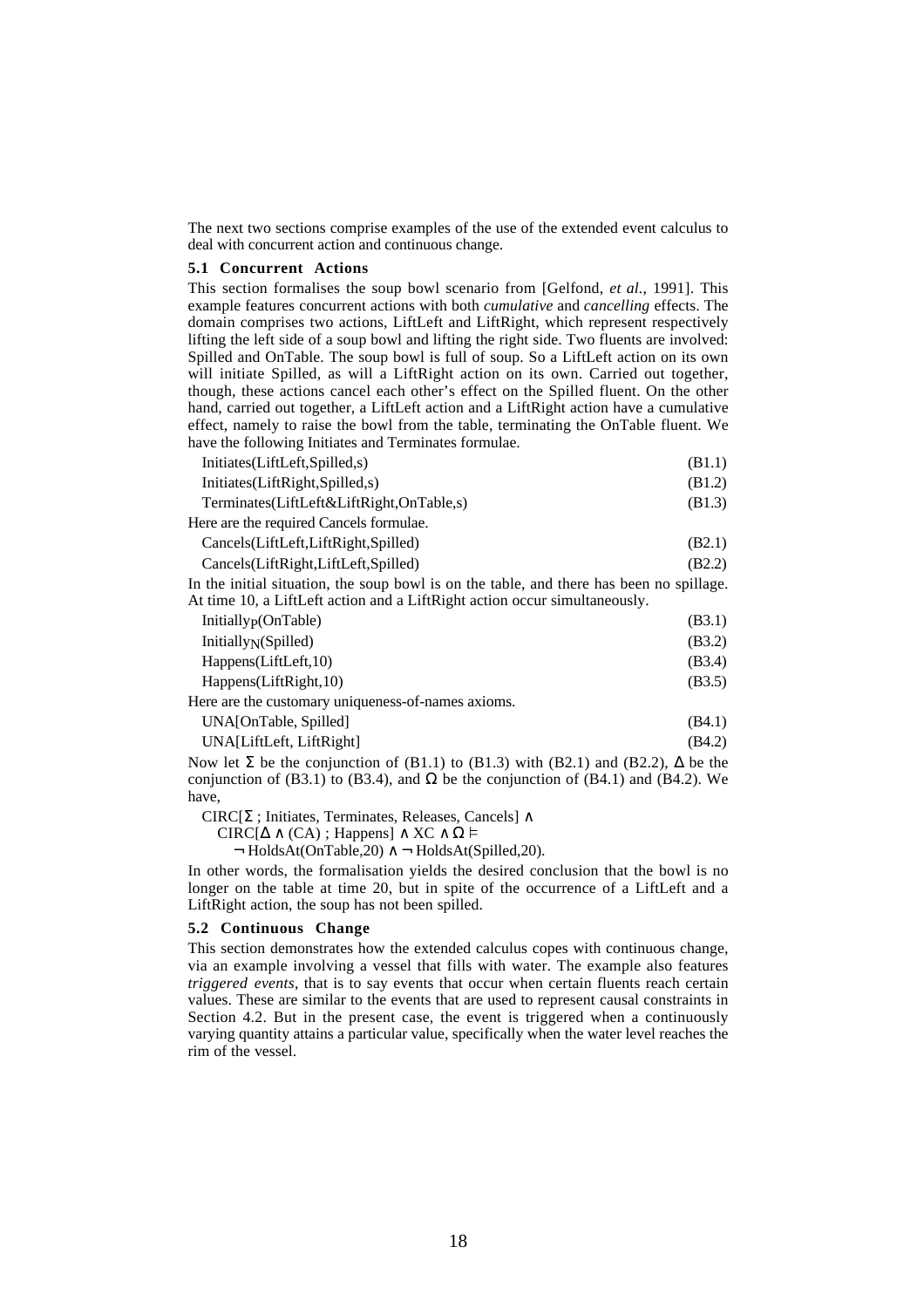The domain comprises a TapOn event, which initiates a flow of liquid into the vessel. The fluent Filling holds while water is flowing into the vessel, and the fluent  $Level(x)$ represents holds if the water is at level x in the vessel, where x is a real number. An Overflow event occurs when the water reaches the rim of the vessel at level 10. The Overflow event initiates a period during which the fluent Spilling holds. A TapOff action is also included. Here are the Initiates, Terminates and Releases formulae for the domain.

| Initiates(TapOn,Filling,t)                                       | (S1.1) |
|------------------------------------------------------------------|--------|
| Terminates(TapOff,Filling,t)                                     | (S1.2) |
| Releases(TapOn,Level(x),t)                                       | (S1.3) |
| $Initiates(TapOff, Level(x), t) \leftarrow HoldsAt(Level(x), t)$ | (S1.4) |
| Terminates (Overflow, Filling, t)                                | (S1.5) |
| Initiates(Overflow,Level(10),t)                                  | (S1.6) |
| Initiates(Overflow,Spilling,t)                                   | (S1.7) |
|                                                                  |        |

Note that (S1.3) has to be a Releases formula instead of a Terminates formula, so that the Level fluent is immune from the common sense law of inertia after the tap is turned on.

Now we have the Trajectory formula, which describes the continuous variation in the Level fluent while the Filling fluent holds. The level is assumed to rise at one unit per unit of time.

| $Trajectory(Filling, t, Level(x2), d) \leftarrow$ | (S1.8) |
|---------------------------------------------------|--------|
| $HoldsAt(Level(x1),t) \wedge x2 = x1 + d$         |        |

Next we have a state constraint that ensures that the water always has a unique level.

| $HoldsAt(Level(x1),t) \wedge HoldsAt(Level(x2),t) \rightarrow x1 = x2$                   | (S2.1) |
|------------------------------------------------------------------------------------------|--------|
| The next formulae ensures the Overflow event is triggered when it should be.             |        |
| $Happens(Overflow,t) \leftarrow$                                                         | (S3.1) |
| $HoldsAt(Level(10), t) \wedge HoldsAt(Filling, t)$                                       |        |
| Here's a simple narrative. The level is initially 0, and the tap is turned on at time 5. |        |
| Initiallyp(Level(0))                                                                     | (S4.1) |
| Initially <sub>N</sub> (Filling)                                                         | (S4.2) |
| Initially $N(Spilling)$                                                                  | (S4.3) |
|                                                                                          |        |

Happens(TapOn,5) (S4.4)

The following uniqueness-of-names axioms are required. UNA[TapOn, TapOff, Overflow] (S5.1) UNA[Filling, Level, Spilling] (S5.2)

Let  $\Sigma$  be the conjunction of (S1.1) to (S1.8),  $\Delta$  be the conjunction of (S4.1) to (S4.4) with (S3.1), Ψ be the (S2.1), and  $\Omega$  be the conjunction of (S5.1) and (S5.2). We have,

CIRC[Σ ; Initiates, Terminates, Releases, Cancels] <sup>∧</sup>

CIRC[ $\Delta \wedge$  (CA) ; Happens]  $\wedge$  XC  $\wedge$   $\Psi \wedge \Omega$   $\models$ 

HoldsAt(Level(10),20)  $\land$   $\neg$  HoldsAt(Filling,20)  $\land$  HoldsAt(Spilling,20).

In other words, the formalisation yields the expected result that the water stops flowing into the vessel (at time 15), when it starts spilling over the rim, and that the level is subsequently stuck at 10.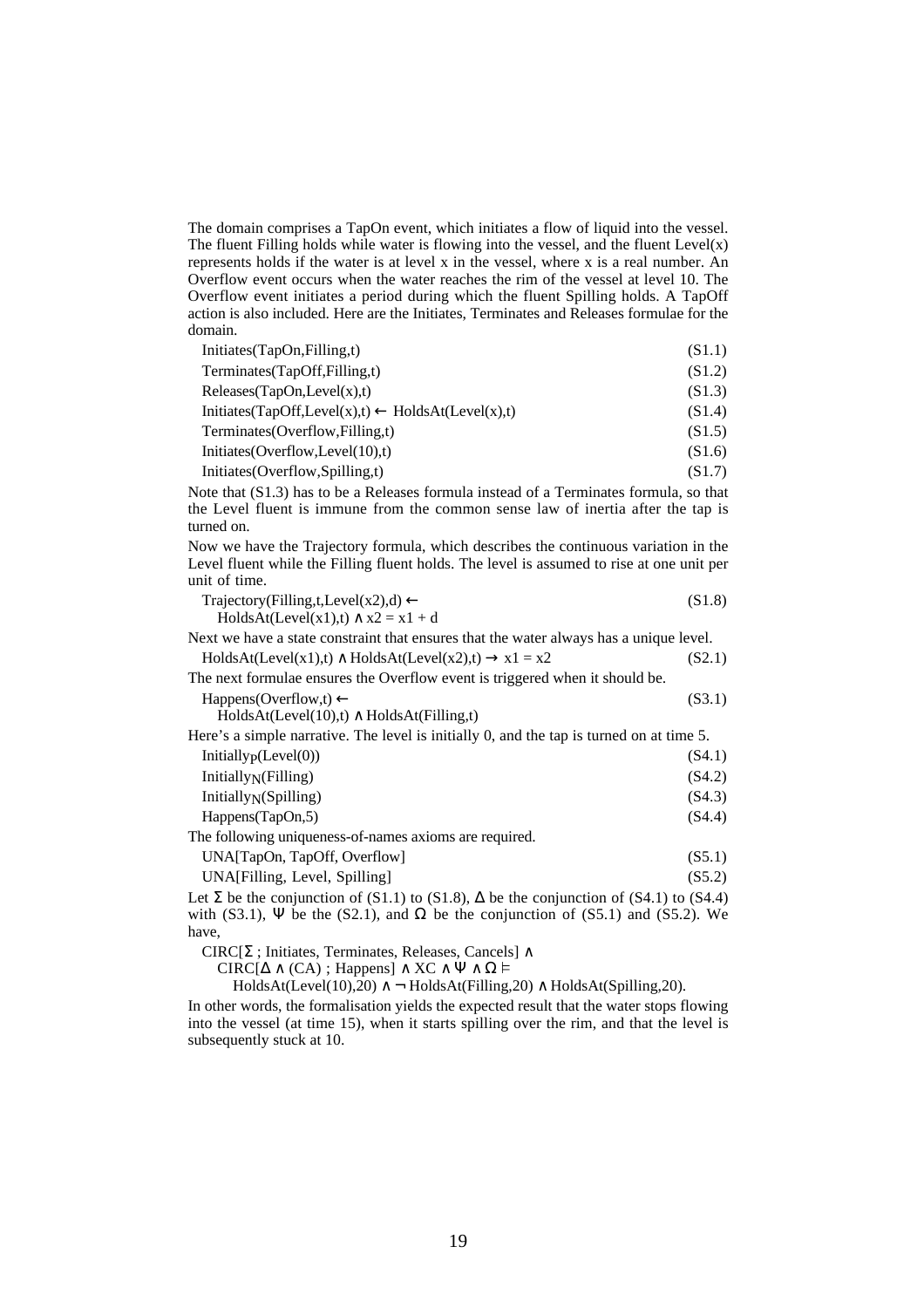The Trajectory predicate can be used to represent a large number of problems involving continuous change. But for a more general treatment, in which arbitrary sets of differential equations can be deployed, see [Miller & Shanahan, 1996].

# **Concluding Remarks**

The extended event calculus of the last section is a formalism for reasoning about action that incorporates a simple solution to the frame problem, and is capable of representing a diverse range of phenomena. These phenomena include,

- actions with indirect effects, including interacting indirect effects as in Thielscher's circuit example,
- actions with non-deterministic effects, including examples with non-minimal change such as Reiter's chess-board example,
- compound actions, which can include standard programming constructs such as sequence, choice and recursion,
- • concurrent actions, including actions with cumulative and cancelling effects, as in the soup bowl example, and
- continuous change with triggered events, as in the filling vessel example.

Nothing has been said so far about *explanation*, that is to say reasoning from effects to causes, which is isomorphic to *planning*. The logical aspects of this topic are dealt with in Chapter 17 of [Shanahan, 1997a], where it is shown that explanation (or planning) problems can be handled via abduction. In [Shanahan, 1997b], an implementation of abductive event calculus planning is presented, which will also perform explanation. This implementation also forms the basis of a system used to control a robot [Shanahan, 1998], in which sensor data assimilation is also cast as a form of abductive reasoning with the event calculus [Shanahan, 1996].

## **Acknowledgments**

This work was carried out as part of the EPSRC funded project GR/L20023 "Cognitive Robotics". Thanks to all those members of the reasoning about action community whose work has influenced the development of the event calculus.

## **References**

- [Baker, 1991] A.B.Baker, Nonmonotonic Reasoning in the Framework of the Situation Calculus, *Artificial Intelligence*, vol. 49 (1991), pp. 5–23.
- [Crawford & Etherington, 1992] J.M.Crawford and D.W.Etherington, Formalizing Reasoning about Change: A Qualitative Reasoning Approach, *Proceedings AAAI 92*, pp. 577–583.
- [Doherty, 1994] P.Doherty, Reasoning about Action and Change Using Occlusion, *Proceedings ECAI 94*, pp. 401–405.
- [Gelfond, et al., 1991] M.Gelfond, V.Lifschitz and A.Rabinov, What Are the Limitations of the Situation Calculus? in *Essays in Honor of Woody Bledsoe*, ed R.Boyer, Kluwer Academic (1991), pp. 167–179.
- [Haas, 1987] A.R.Haas, The Case for Domain-Specific Frame Axioms, *Proceedings of the 1987 Workshop on the Frame Problem*, pp. 343–348.
- [Hanks & McDermott, 1987] S.Hanks and D.McDermott, Nonmonotonic Logic and Temporal Projection, *Artificial Intelligence*, vol. 33 (1987), pp. 379–412.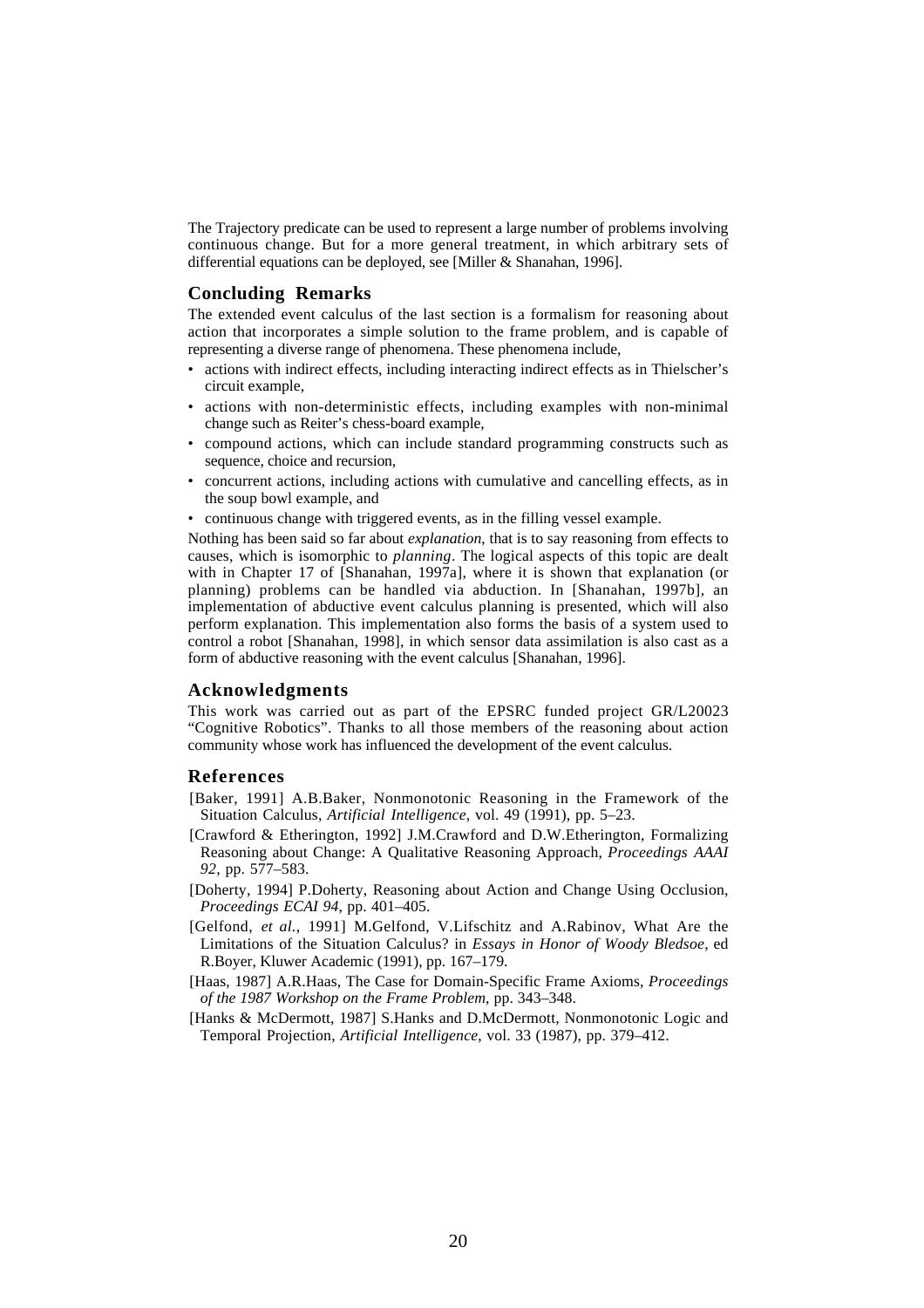- [Kartha & Lifschitz, 1994] G.N.Kartha and V.Lifschitz, Actions with Indirect Effects (Preliminary Report), *Proceedings 1994 Knowledge Representation Conference (KR 94)*, pp. 341–350.
- [Kartha & Lifschitz, 1995] G.N.Kartha and V.Lifschitz, A Simple Formalization of Actions Using Circumscription, *Proceedings IJCAI 95*, pp. 1970–1975.
- [Kowalski, 1992] R.A.Kowalski, Database Updates in the Event Calculus, *Journal of Logic Programming*, vol. 12 (1992), pp. 121–146.
- [Kowalski & Sergot, 1986] R.A.Kowalski and M.J.Sergot, A Logic-Based Calculus of Events, *New Generation Computing*, vol. 4 (1986), pp. 67–95.
- [Lifschitz, 1994] V.Lifschitz, Circumscription, in *The Handbook of Logic in Artificial Intelligence and Logic Programming, Volume 3: Nonmonotonic Reasoning and Uncertain Reasoning*, ed. D.M.Gabbay, C.J.Hogger and J.A.Robinson, Oxford University Press (1994), pp. 297–352.
- [Lin & Shoham, 1992] F.Lin and Y.Shoham, Concurrent Actions in the Situation Calculus, *Proceedings AAAI 92*, pp. 590–595.
- [McCarthy, 1980] J.McCarthy, Circumscription A Form of Non-Monotonic Reasoning, *Artificial Intelligence*, vol. 13 (1980), pp. 27–39.
- [McCarthy, 1988] J.McCarthy, Mathematical Logic in Artificial Intelligence, *Daedalus*, Winter 1988, pp. 297–311.
- [McCarthy & Hayes, 1969] J.McCarthy and P.J.Hayes, Some Philosophical Problems from the Standpoint of Artificial Intelligence, in *Machine Intelligence 4*, ed. D.Michie and B.Meltzer, Edinburgh University Press (1969), pp. 463–502.
- [Miller & Shanahan, 1996] R.S.Miller and M.P.Shanahan, Reasoning about Discontinuities in the Event Calculus, *Proceedings 1996 Knowledge Representation Conference (KR 96)*, pp. 63–74.
- [Reiter, 1980] R.Reiter, A Logic for Default Reasoning, *Artificial Intelligence*, vol. 13 (1980), pp. 81–132.
- [Reiter, 1991] R.Reiter, The Frame Problem in the Situation Calculus: A Simple Solution (Sometimes) and a Completeness Result for Goal Regression, in *Artificial Intelligence and Mathematical Theory of Computation: Papers in Honor of John McCarthy*, ed. V.Lifschitz, Academic Press (1991), pp. 359–380.
- [Sandewall, 1991] E.Sandewall, *Features and Fluents*, Technical Report LiTH-IDA-R-91-29 (first review version), Department of Computer and Information Science, Linköping University, Sweden, 1991.
- [Sandewall, 1994] E.Sandewall, *Features and Fluents: The Representation of Knowledge about Dynamical Systems, Volume 1*, Oxford University Press (1994).
- [Schubert, 1990] L.K.Schubert, Monotonic Solution of the Frame Problem in the Situation Calculus, in *Knowledge Representation and Defeasible Reasoning*, ed. H.Kyburg, R.Loui and G.Carlson, Kluwer (1990), pp. 23–67.
- [Shanahan, 1990] M.P.Shanahan, Representing Continuous Change in the Event Calculus, *Proceedings ECAI 90*, pp. 598–603.
- [Shanahan, 1996] M.P.Shanahan, Robotics and the Common Sense Informatic Situation, *Proceedings ECAI 96*, pp. 684–688.
- [Shanahan, 1997a] M.P.Shanahan, *Solving the Frame Problem: A Mathematical Investigation of the Common Sense Law of Inertia*, MIT Press, 1997.